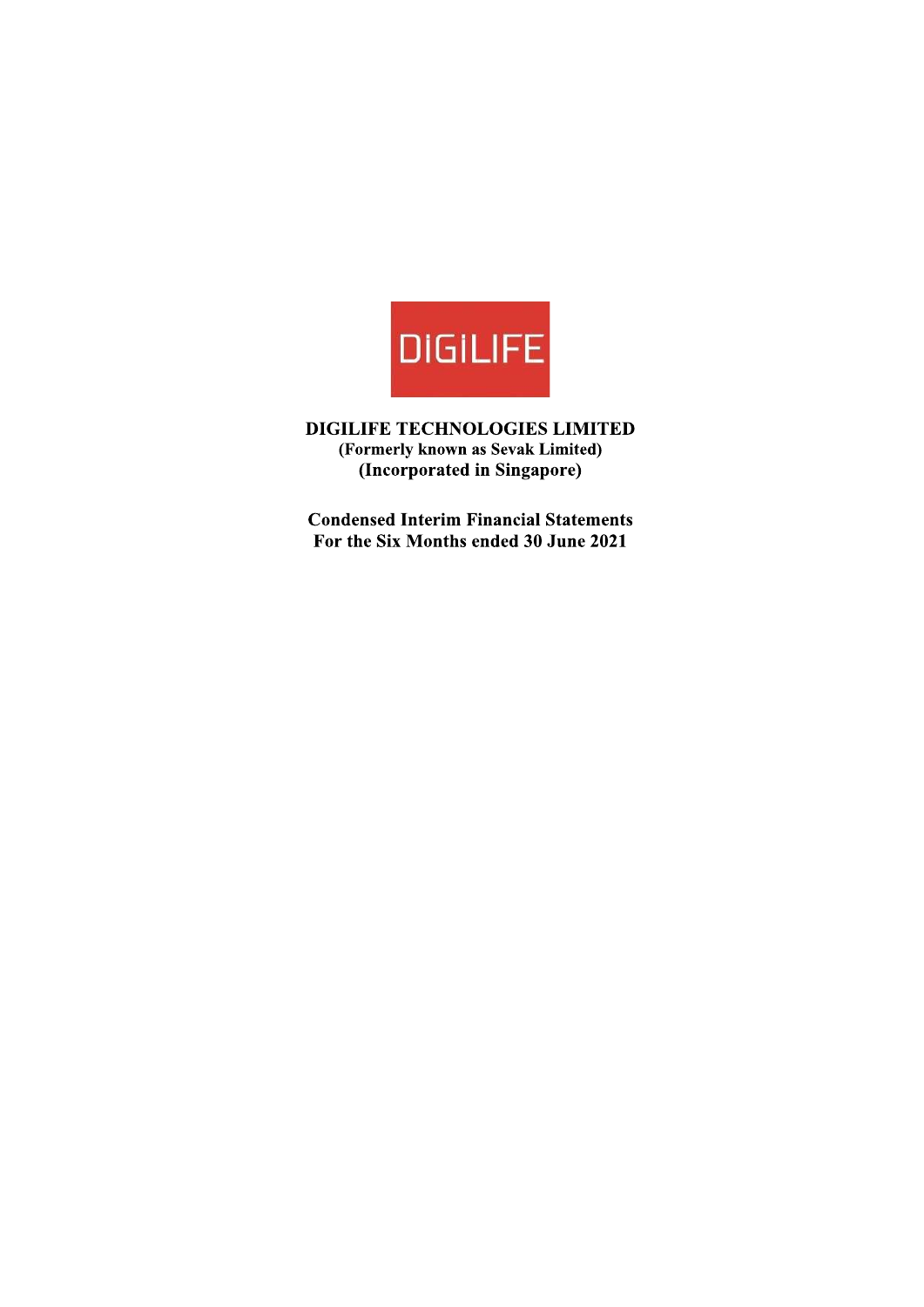| <b>CONTENTS</b>                                                                           | <b>PAGE</b> |
|-------------------------------------------------------------------------------------------|-------------|
| Condensed Interim Consolidated Statement of Profit or Loss and Other Comprehensive Income | $1 - 2$     |
| Condensed Interim Statements of Financial Position                                        | 3           |
| Condensed Interim Statements of Changes in Equity                                         | 4           |
| Condensed Interim Consolidated Statement of Cash Flows                                    | 5           |
| Notes to the Condensed Interim Consolidated Financial Statements                          | $6 - 21$    |
| Other Information                                                                         | $22 - 27$   |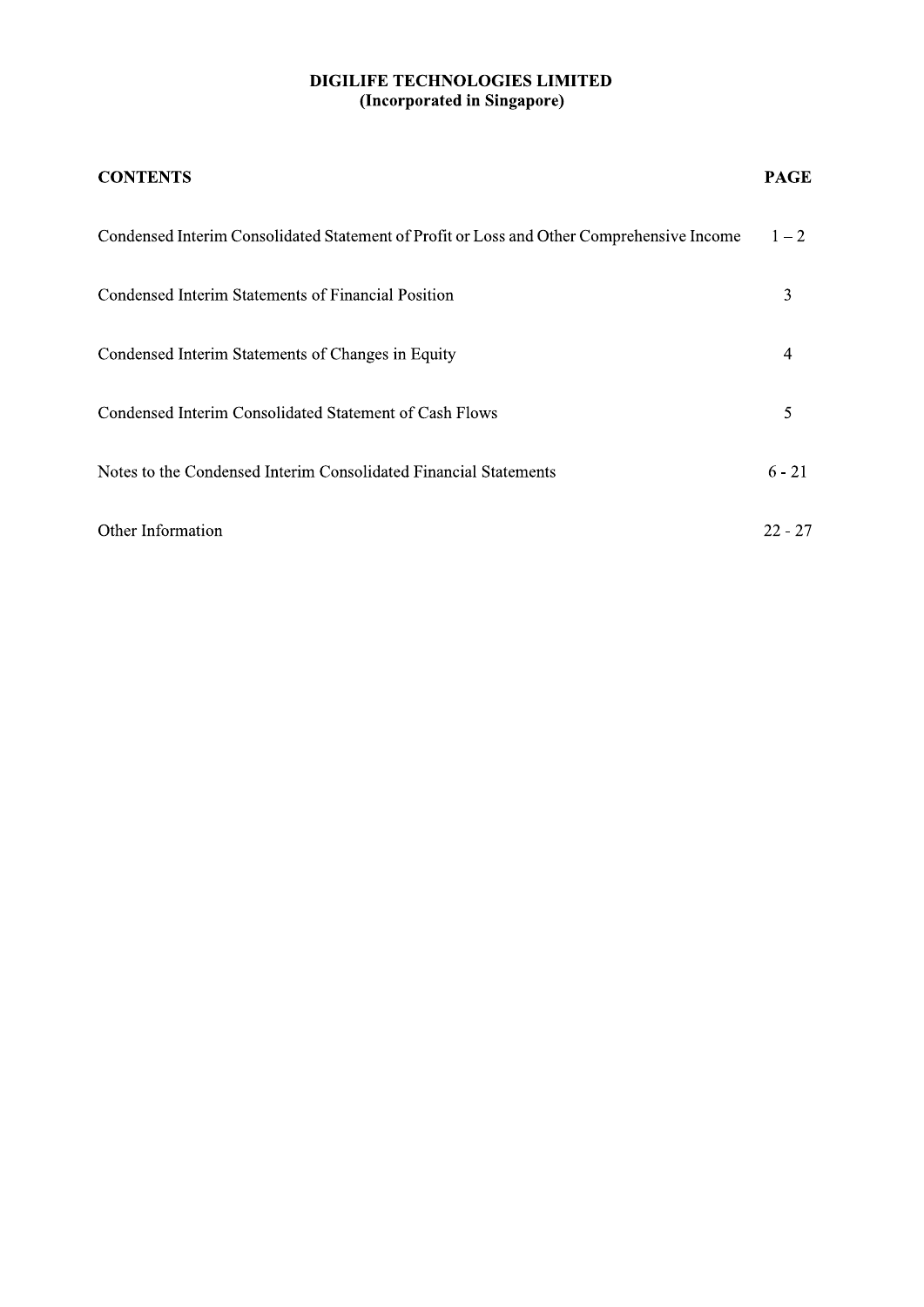# **CONDENSED INTERIM CONSOLIDATED STATEMENT OF PROFIT OR LOSS AND OTHER COMPREHENSIVE INCOME**

|                                                                               | <b>Half Year ended 30 June</b> |                | $\frac{0}{0}$ |
|-------------------------------------------------------------------------------|--------------------------------|----------------|---------------|
|                                                                               | 2021                           | 2020           |               |
|                                                                               | <b>S\$'000</b>                 | <b>S\$'000</b> | Change        |
| <b>Turnover (Note 5)</b>                                                      | 120,068                        | 137,981        | $-13.0\%$     |
| Purchases and changes in inventories and direct service fees incurred         | (108, 802)                     | (126, 706)     | $-14.1%$      |
| Commission and other selling expenses                                         | (137)                          | (87)           | 57.5%         |
| Other income - operating                                                      | 229                            | 648            | $-64.7%$      |
| Operating expenses (Note 6)                                                   | (12,060)                       | (11, 810)      | 2.1%          |
| Earnings (before forex, interest, depreciation, amortisation and<br>taxation) | (702)                          | 26             | N.M.          |
| Foreign exchange loss                                                         | (216)                          | (112)          | 92.9%         |
| Earnings (before interest, depreciation, amortisation and taxation)           | (918)                          | (86)           | N.M.          |
| Other income - non operating (Note 7)                                         | 48                             |                | N.M.          |
| Other expenses - non operating                                                | (727)                          | (317)          | N.M.          |
| Interest income from deposits                                                 | 112                            | 167            | $-32.9%$      |
| Finance costs                                                                 | (65)                           | (197)          | $-67.0\%$     |
| Depreciation of property, plant and equipment                                 | (694)                          | (793)          | $-12.5%$      |
| Amortisation of intangible assets                                             | (105)                          | (98)           | 7.1%          |
| <b>Loss before taxation</b>                                                   | (2, 349)                       | (1, 324)       | 77.4%         |
| Taxation                                                                      | (267)                          | (76)           | N.M.          |
| Loss after tax                                                                | (2,616)                        | (1,400)        | 86.9%         |
| Loss attributable to:                                                         |                                |                |               |
| Owners of the parent                                                          | (2,616)                        | (1,400)        | 86.9%         |
| Non-controlling interest                                                      |                                |                | N.M.          |
| Total                                                                         | (2,616)                        | (1,400)        | 86.9%         |

# FOR THE FINANCIAL PERIOD ENDED 30 JUNE 2021

N.M. - Not meaningful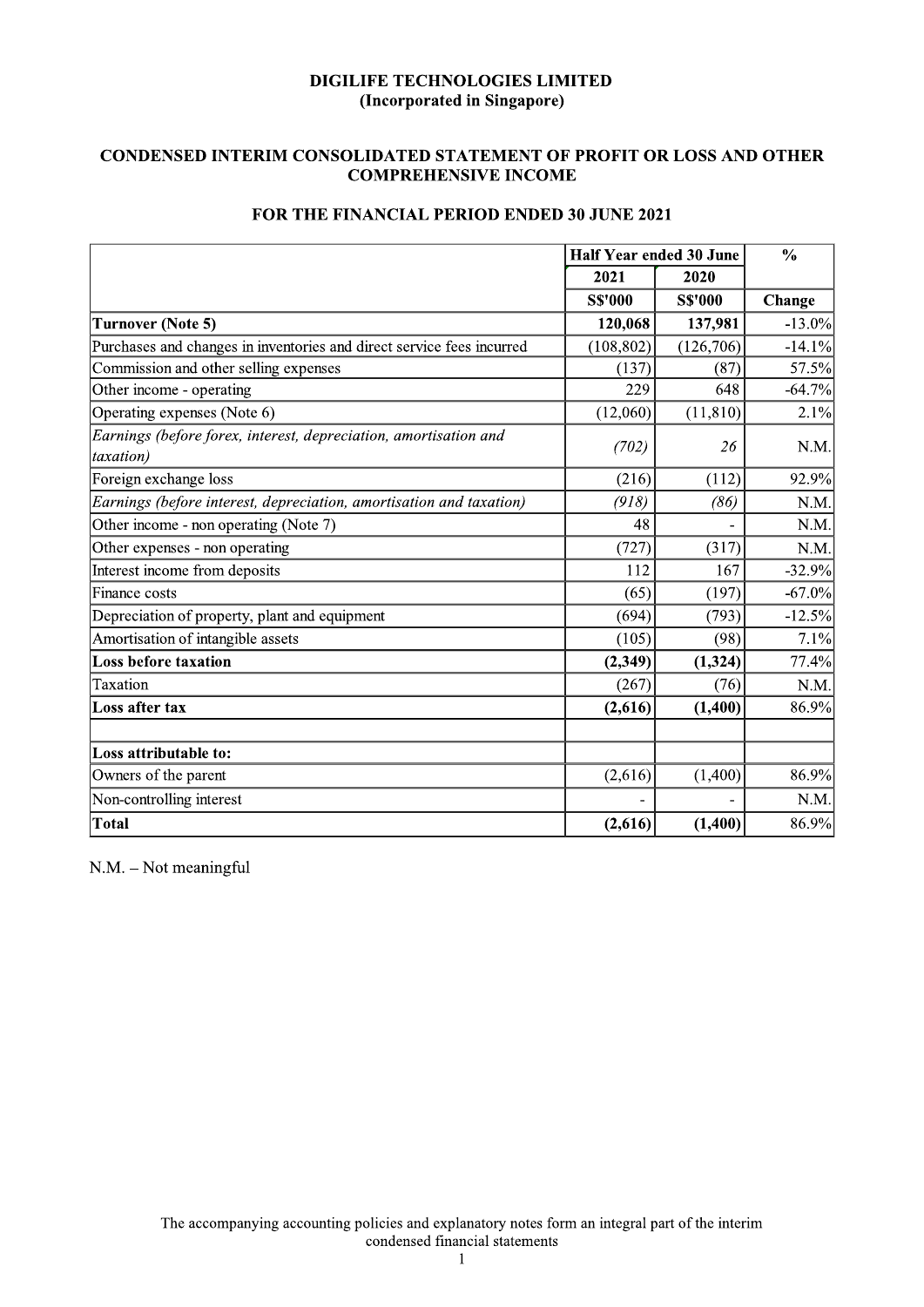# CONDENSED INTERIM CONSOLIDATED STATEMENT OF PROFIT OR LOSS AND OTHER **COMPREHENSIVE INCOME**

|                                                                 | Half Year ended 30 June | $\frac{0}{0}$  |          |  |
|-----------------------------------------------------------------|-------------------------|----------------|----------|--|
|                                                                 | 2021<br>2020            |                |          |  |
|                                                                 | <b>S\$'000</b>          | <b>S\$'000</b> | Change   |  |
| Loss for the period                                             | (2,616)                 | (1,400)        | 86.9%    |  |
| Other comprehensive income:                                     |                         |                |          |  |
| Items that may be reclassified subsequently to profit and loss: |                         |                |          |  |
| Foreign currency translation                                    | 31                      | 46             | $-32.6%$ |  |
| Other comprehensive income for the period                       | 31                      | 46             | $-32.6%$ |  |
| Total comprehensive loss for the period                         | (2,585)                 | (1, 354)       | 90.9%    |  |
| Total comprehensive loss attributable to:                       |                         |                |          |  |
| Owners of the parent                                            | (2,582)                 | (1,361)        | 89.7%    |  |
| Non-controlling interest                                        | (3)                     |                | N.M.     |  |
| Total                                                           | (2,585)                 | (1, 354)       | 90.9%    |  |

# FOR THE FINANCIAL PERIOD ENDED 30 JUNE 2021

The accompanying accounting policies and explanatory notes form an integral part of the interim condensed financial statements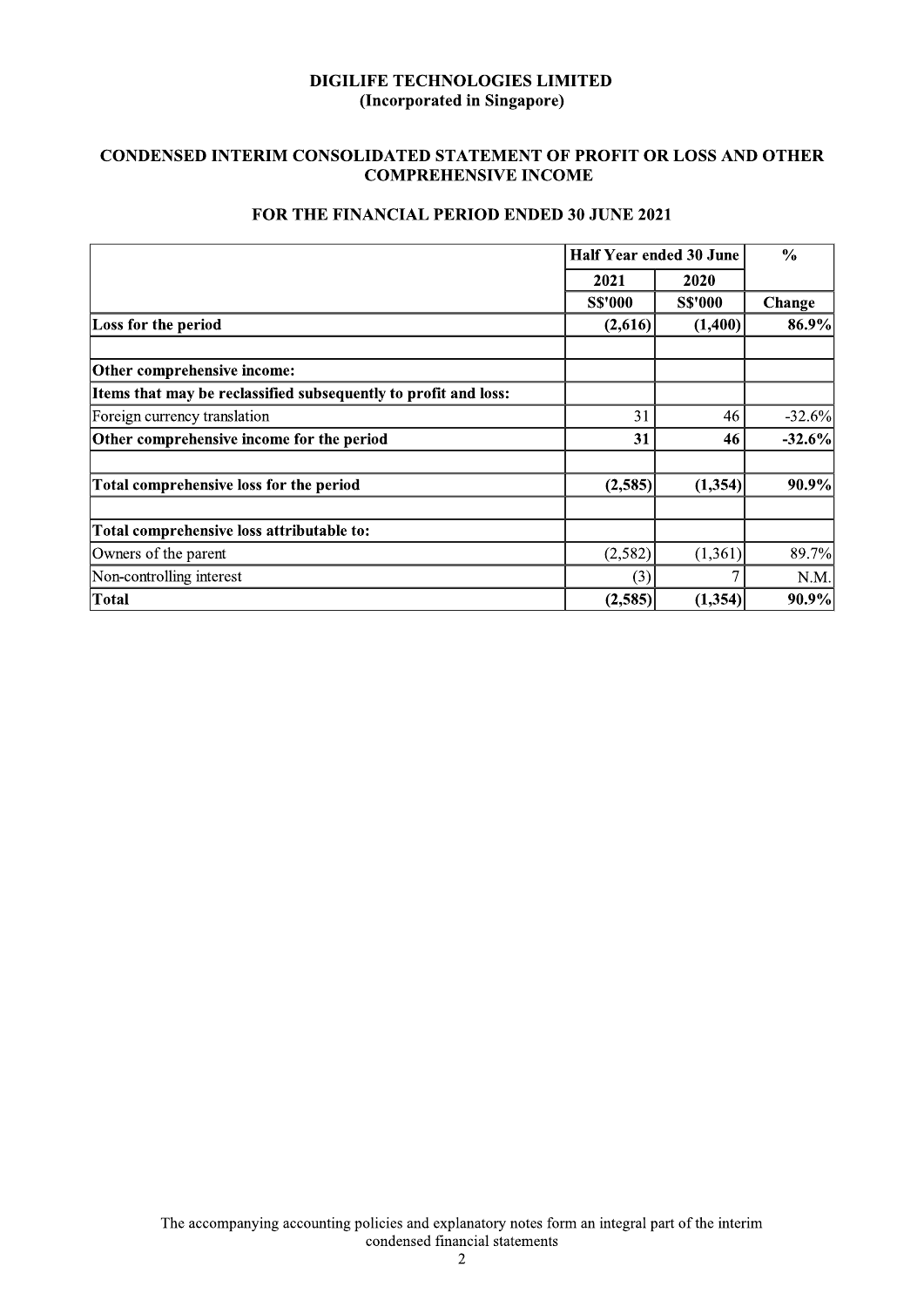# **CONDENSED INTERIM STATEMENTS OF FINANCIAL POSITION**

|                                                 | Group           |                        | Company                  |                               |  |
|-------------------------------------------------|-----------------|------------------------|--------------------------|-------------------------------|--|
|                                                 | 30 June<br>2021 | 31<br>December<br>2020 | 30 June<br>2021          | 31<br><b>December</b><br>2020 |  |
|                                                 | <b>S\$'000</b>  | <b>S\$'000</b>         | <b>S\$'000</b>           | <b>S\$'000</b>                |  |
| <b>Current Assets</b>                           | 41,729          | 42,637                 | 2,043                    | 2,317                         |  |
| Inventories (Note 11)                           | 10,244          | 11,658                 |                          |                               |  |
| Trade receivables (Note 12)                     | 10,050          | 10,183                 | 51                       | 52                            |  |
| Other receivables and deposits                  | 2,596           | 1,832                  | 213                      | 335                           |  |
| Prepayments                                     | 4,215           | 4,027                  | 84                       | 41                            |  |
| Due from subsidiaries                           |                 |                        | 996                      | 564                           |  |
| Cash and cash equivalents (Note 13)             | 11,345          | 10,504                 | 699                      | 1,295                         |  |
| <b>Fixed deposits</b>                           | 1,701           | 2,860                  |                          | 30                            |  |
| Financial assets, at FVPL                       |                 | 201                    | $\blacksquare$           |                               |  |
| Tax recoverable                                 | 1,578           | 1,372                  | $\blacksquare$           |                               |  |
| <b>Non-current Assets</b>                       | 12,569          | 12,976                 | 29,405                   | 29,673                        |  |
| Property, plant and equipment (Note 14)         | 6,316           | 6,634                  | 4,896                    | 5,307                         |  |
| Investment properties (Note 15)                 | 2,884           | 2,897                  |                          |                               |  |
| Intangible assets (Note 16)                     | 1,489           | 1,718                  | 3                        |                               |  |
| Investments in subsidiaries                     |                 |                        | 23,985                   | 23,985                        |  |
| Long-term loans and advances to subsidiaries    |                 |                        | 521                      | 376                           |  |
| Deferred tax assets                             | 552             | 568                    |                          |                               |  |
| Other receivables and deposits                  | 122             | 101                    |                          |                               |  |
| Prepayments                                     |                 | 23                     |                          |                               |  |
| <b>Fixed deposits</b>                           | 1,206           | 1,035                  |                          |                               |  |
| <b>Total Assets</b>                             | 54,298          | 55,613                 | 31,448                   | 31,990                        |  |
| <b>Current Liabilities</b>                      | 15,263          | 15,286                 | 5,881                    | 6,258                         |  |
| Trade creditors                                 | 6,396           | 6,365                  | 47                       | 46                            |  |
| Other creditors and accruals                    | 4,685           | 4,314                  | 712                      | 887                           |  |
| <b>Contract liabilities</b>                     | 3,282           | 1,674                  |                          |                               |  |
| Lease obligations                               | 385             | 726                    | 301                      | 583                           |  |
| Loans and bank borrowings (Note 17)             | 323             | 2,031                  | 50                       | 100                           |  |
| Due to subsidiaries                             |                 |                        | 4,771                    | 4,642                         |  |
| Tax payable                                     | 192             | 176                    |                          |                               |  |
| <b>Non-current Liabilities</b>                  | 3,638           | 3,431                  | 11,050                   | 10,881                        |  |
| Lease obligations                               | 1,172           | 1,165                  | 1,085                    | 1,085                         |  |
| Provision for employee benefits                 | 1,123           | 1,036                  | $\overline{\phantom{a}}$ |                               |  |
| Contract liabilities                            | 450             | 515                    | $\overline{\phantom{a}}$ |                               |  |
| Deferred tax liabilities                        | 518             | 540                    |                          |                               |  |
| Loans and bank borrowings (Note 17)             | 375             | 175                    | 175                      | 175                           |  |
| Long-term loans and advances from subsidiaries  |                 |                        | 9,790                    | 9,621                         |  |
| <b>Total Liabilities</b>                        | 18,901          | 18,717                 | 16,931                   | 17,139                        |  |
| Equity attributable to the owners of the parent |                 |                        |                          |                               |  |
| Share capital (Note 18)                         | 548,020         | 548,020                | 548,020                  | 548,020                       |  |
| Treasury shares (Note 19)                       | (1,098)         | (3, 547)               | (1,098)                  | (3, 547)                      |  |
| Accumulated losses                              | (495, 283)      | (492, 667)             | (521, 241)               | (519, 821)                    |  |
| Other reserves                                  | (6, 394)        | (5,031)                | (11, 164)                | (9, 801)                      |  |
| <b>Translation reserve</b>                      | (9, 784)        | (9, 818)               |                          |                               |  |
|                                                 | 35,461          | 36,957                 | 14,517                   | 14,851                        |  |
| Non-controlling interest                        | (64)            | (61)                   |                          |                               |  |
| <b>Total Equity</b>                             | 35,397          | 36,896                 | 14,517                   | 14,851                        |  |
| <b>Total Liabilities and Equity</b>             | 54,298          | 55,613                 | 31,448                   | 31,990                        |  |

### **AS AT 30 JUNE 2021**

The accompanying accounting policies and explanatory notes form an integral part of the interim condensed financial statements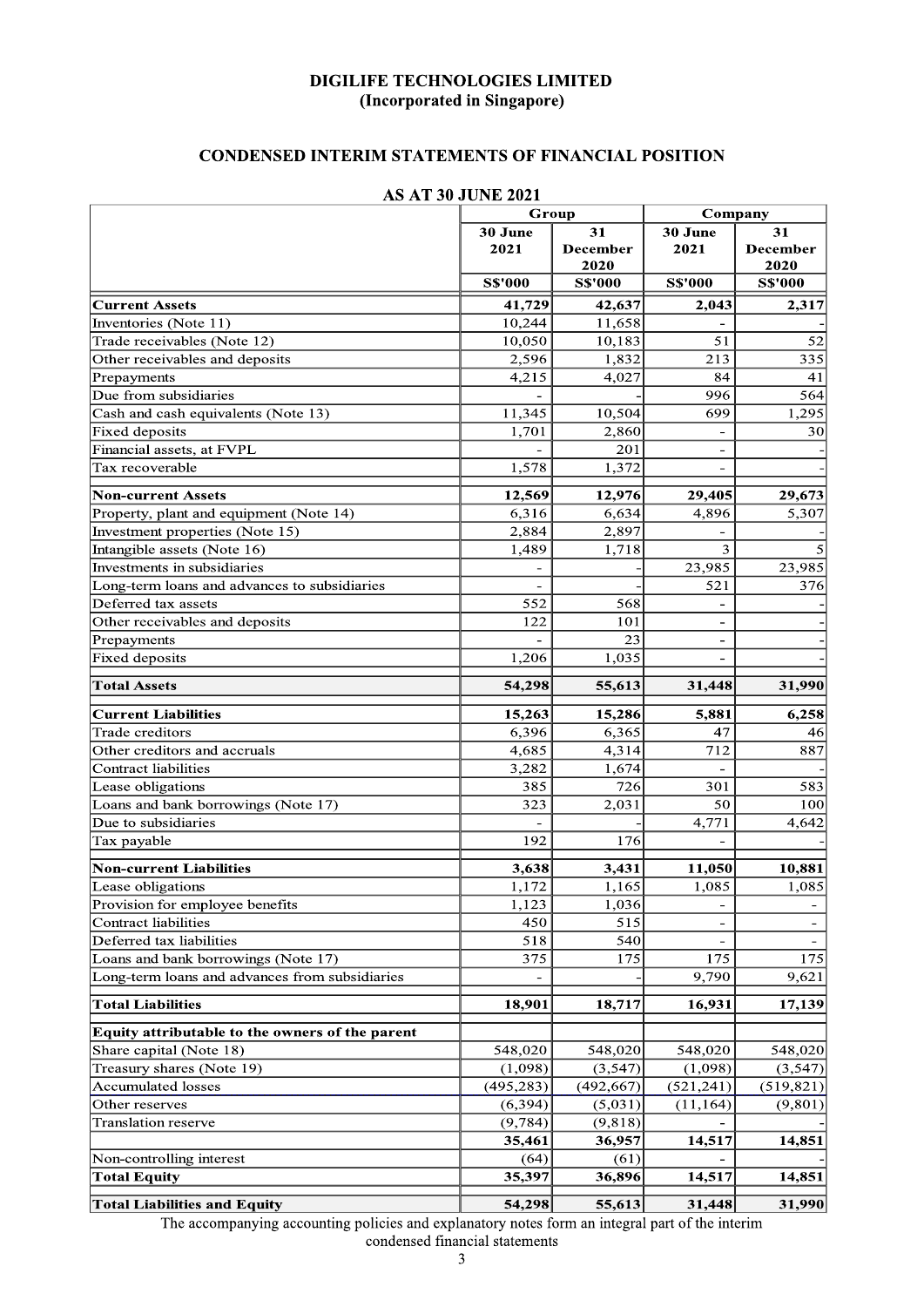# **CONDENSED INTERIM STATEMENTS OF CHANGES IN EQUITY**

|                                     |               | Equity attributable to the owner of the parent |                |                |                    |                |                |                |  |
|-------------------------------------|---------------|------------------------------------------------|----------------|----------------|--------------------|----------------|----------------|----------------|--|
|                                     | <b>Share</b>  | Treasurv                                       | Accumulated    | Other          | <b>Translation</b> | <b>Total</b>   | controlling    | <b>Equity</b>  |  |
|                                     | capital       | <b>Shares</b>                                  | losses         | reserves       | reserve            |                | interest       |                |  |
|                                     | <b>SS'000</b> | <b>S\$'000</b>                                 | <b>S\$'000</b> | <b>S\$'000</b> | <b>S\$'000</b>     | <b>S\$'000</b> | <b>S\$'000</b> | <b>S\$'000</b> |  |
| The Group                           |               |                                                |                |                |                    |                |                |                |  |
| <b>Balance as at 1 January 2021</b> | 548,020       | (3,547)                                        | (492,667)      | (5,031)        | (9,818)            | 36,957         | (61)           | 36,896         |  |
| Total comprehensive (loss)/         |               |                                                | (2,616)        |                | 34                 | (2,582)        | (3)            | (2, 585)       |  |
| income for the period               |               |                                                |                |                |                    |                |                |                |  |
| Re-issue of treasury shares         |               |                                                |                |                |                    |                |                |                |  |
| lunder Performance Share Plan       |               | 2,449                                          |                | (1, 363)       |                    | 1,086          |                | 1,086          |  |
| 2021                                |               |                                                |                |                |                    |                |                |                |  |
| Balance as at 30 June 2021          | 548,020       | (1,098)                                        | (495, 283)     | (6, 394)       | (9,784)            | 35,461         | (64)           | 35,397         |  |
|                                     |               |                                                |                |                |                    |                |                |                |  |
| Balance as at 1 January 2020        | 548,020       | (3,547)                                        | (489, 833)     | (5,031)        | (9,052)            | 40,557         | (70)           | 40,487         |  |
| Total comprehensive (loss)/         |               |                                                | (1,400)        |                | 39                 | (1,361)        |                | (1, 354)       |  |
| income for the period               |               |                                                |                |                |                    |                |                |                |  |
| Balance as at 30 June 2020          | 548,020       | (3,547)                                        | (491, 233)     | (5,031)        | (9,013)            | 39,196         | (63)           | 39,133         |  |
|                                     |               |                                                |                |                |                    |                |                |                |  |

# FOR THE FINANCIAL PERIOD ENDED 30 JUNE 2021

|                                                                  | Share capital  | <b>Treasury</b><br><b>Shares</b> | Accumulated<br>losses | Other<br>reserves | Translation<br>reserve       | Total         |
|------------------------------------------------------------------|----------------|----------------------------------|-----------------------|-------------------|------------------------------|---------------|
|                                                                  | <b>S\$'000</b> | <b>S\$'000</b>                   | <b>SS'000</b>         | <b>S\$'000</b>    | <b>S\$'000</b>               | <b>SS'000</b> |
| <b>The Company</b>                                               |                |                                  |                       |                   |                              |               |
| Balance as at 1 January 2021                                     | 548,020        | (3,547)                          | (519, 821)            | (9,801)           | ۰                            | 14,851        |
| Total comprehensive loss for the period                          |                |                                  | (1,420)               |                   | $\qquad \qquad \blacksquare$ | (1, 420)      |
| Re-issue of treasury shares under Performance Share Plan<br>2021 |                | 2,449                            |                       | (1,363)           |                              | 1,086         |
| Balance as at 30 June 2021                                       | 548,020        | (1,098)                          | (521, 241)            | (11, 164)         | $\blacksquare$               | 14,517        |
|                                                                  |                |                                  |                       |                   |                              |               |
| Balance as at 1 January 2020                                     | 548,020        | (3,547)                          | (515, 431)            | (9,801)           | $\overline{a}$               | 19,241        |
| Total comprehensive loss for the period                          |                |                                  | (1,095)               |                   | $\overline{\phantom{a}}$     | (1,095)       |
| Balance as at 30 June 2020                                       | 548,020        | (3,547)                          | (516, 526)            | (9, 801)          | $\blacksquare$               | 18,146        |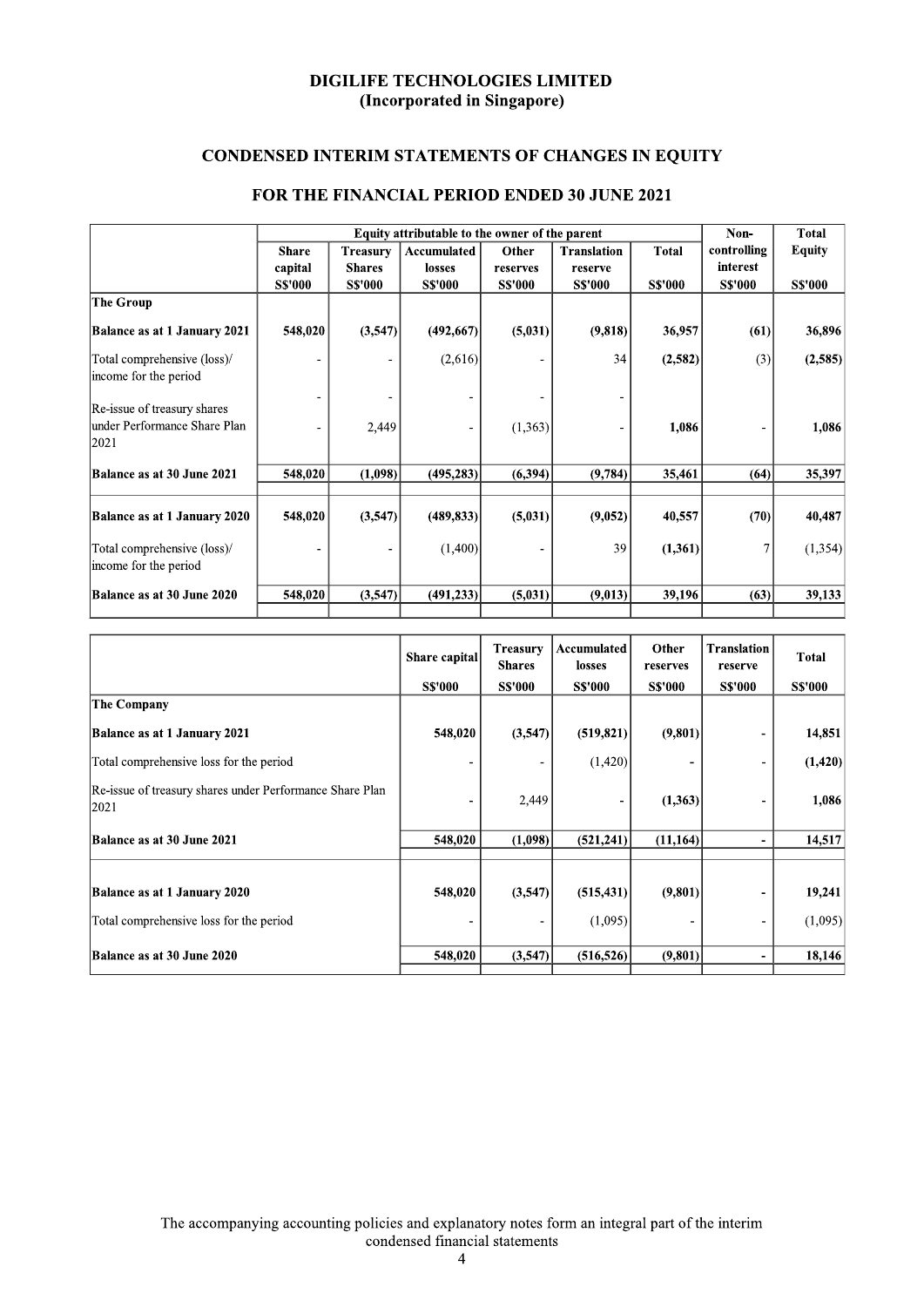# **CONDENSED INTERIM CONSOLIDATED STATEMENT OF CASH FLOWS**

#### Half Year ended 30 June 2021 2020 **S\$'000 S\$'000 Cash flows from operating activities** Loss before taxation  $(2,349)$  $(1, 324)$ **Adjustments for:** Depreciation and amortisation 799  $891$ Allowance for/ write off of doubtful non-trade debts, net 83  $\overline{Q}$ (Reversal)/ Allowance for/ write off of doubtful trade debts, net  $(3)$ 106 Allowance for/write off and (Reversal) of inventory obsolescence, net 230  $(14)$ Interest income from deposits  $(112)$  $(167)$ (Gain)/ Loss on disposal of property plant and equipment  $(46)$  $\mathbf{1}$ Fair value changes for financial assets, at FVPL 201 197 Finance cost 65 Unrealised exchange differences  $\overline{78}$  $\overline{252}$ 100 Others 86 Operating (loss)/ profit before working capital changes  $(954)$ 37 Changes in working capital: Decrease in inventories 1,209 2.906 129 Decrease in trade receivables 3,676 (Increase)/ Decrease in other receivables and deposits  $(875)$ 374 Increase in prepayments  $(165)$  $(1,871)$ Increase/ (Decrease) in trade creditors  $(4.501)$ 31 Increase/ (Decrease) in other creditors and accruals 371  $(352)$ Increase in contract assets  $(119)$ Increase/ (Decrease) in contract liabilities 1.543  $(1.273)$ Cash generated from/ (used in) operating activities 1,289  $(1, 123)$  $(65)$  $(197)$ Interest paid  $(492)$  $(370)$ Income tax paid Net cash generated from/ (used in) operating activities 732  $(1,690)$ **Cash flows from investing activities** 112 Interest income received from deposits 127 Proceeds from disposal of property, plant and equipment 186 Purchase of property, plant and equipment  $(421)$  $(292)$ Net cash used in investing activities  $(108)$  $(173)$ **Cash flows from financing activities** Withdrawal of cash and bank deposits pledged 500 22 Repayment of loans and bank borrowings  $(1, 498)$  $(1,683)$ Costs related to transfer of Company's shares 1,086  $(414)$ Repayment of lease obligations  $(334)$ Net cash used in financing activities  $(246)$  $(2,075)$  $(3,938)$ Net increase/ (decrease) in cash and cash equivalents 378 Cash and cash equivalents at beginning of the period 8,328 13,532 Effects of exchange rate changes on the balance of cash held in foreign currencies  $(26)$  $(84)$ Cash and cash equivalents at end of the period (Note 13) 8.680 9,510

# **FOR THE FINANCIAL PERIOD ENDED 30 JUNE 2021**

The accompanying accounting policies and explanatory notes form an integral part of the interim condensed financial statements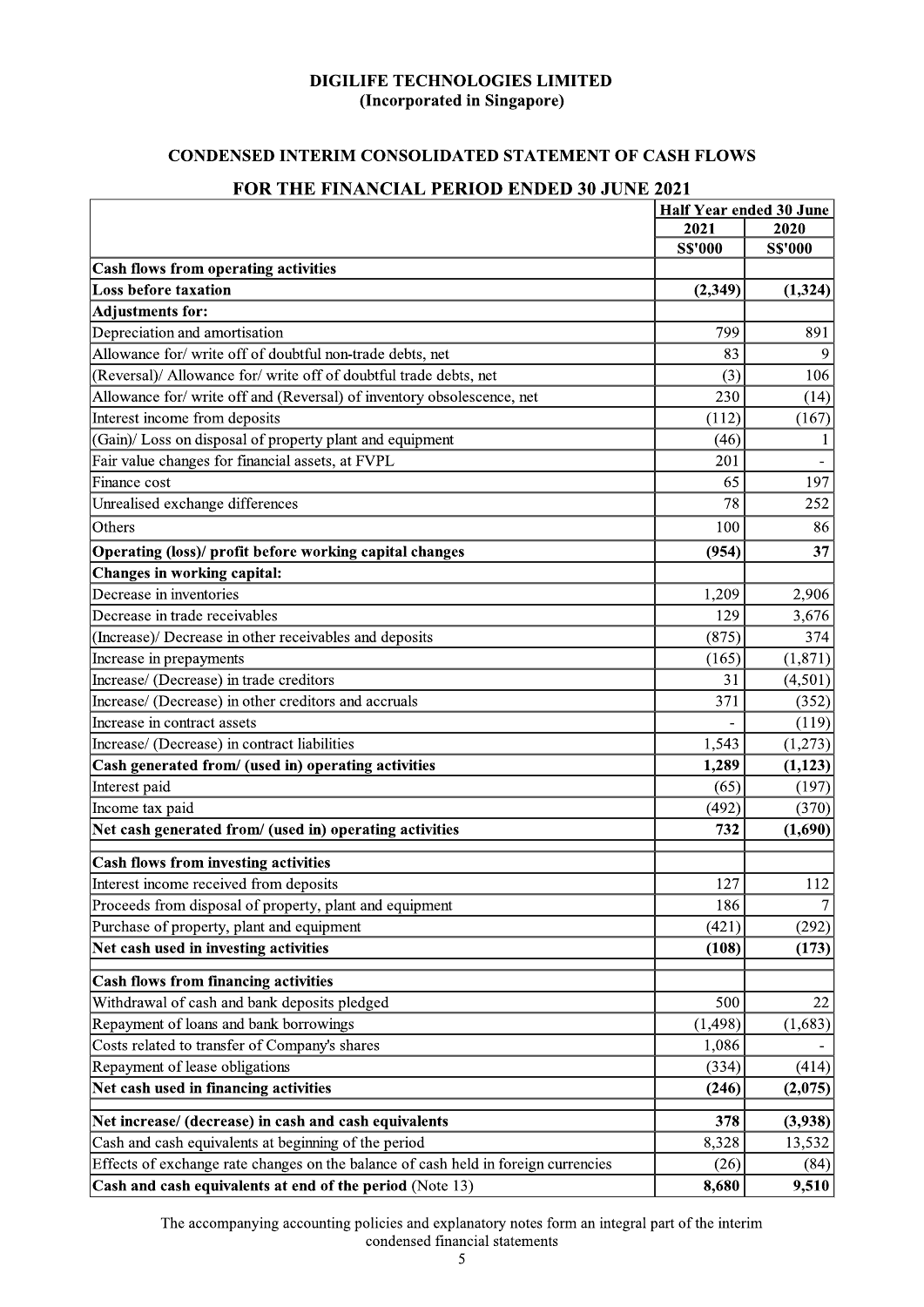# NOTES TO THE CONDENSED INTERIM CONSOLIDATED FINANCIAL STATEMENTS

### $\mathbf{1}$ General

Digilife Technologies Limited (formerly known as Sevak Limited) (the "Company") is a limited liability company, incorporated and domiciled in Singapore and is listed on the Singapore Exchange Securities Trading Limited ("SGX-ST"). On 26 February 2021, the Company transferred its listing from the Main Board to the Catalist of the SGX-ST.

These condensed interim consolidated financial statements as at and for the six months ended 30 June 2021 comprise the Company and its subsidiaries (collectively, the Group).

The registered office and principal place of business of the Company is located at 152 Ubi Avenue 4, Smart Innovation Centre, Singapore 408826.

The principal activities of the Group are distribution of telecom operator's products and services, rendering ICT managed services and products distribution and passenger land transport.

#### $\overline{2}$ **Basis of Preparation**

The condensed interim consolidated financial statements for the six months ended 30 June 2021 have been prepared in accordance with Singapore Financial Reporting Standards (International) ("SFRS(I)") 1-34 Interim Financial Reporting issued by the Accounting Standards Council Singapore. The condensed interim consolidated financial statements do not include all the information required for a complete set of financial statements. However, selected explanatory notes are included to explain events and transactions that are significant to an understanding of the changes in the Group's financial position and the performance of the Group since the last annual financial statements for the year ended 31 December 2020.

There were no changes in accounting policies and methods of computation adopted in the financial statements for the current reporting period as compared to the most recent audited annual financial statements as at 31 December 2020, which were in accordance with SFRS(I)s.

The condensed interim consolidated financial statements are presented in Singapore dollars ("S\$"). which is the Company's functional currency, and all values are rounded to the nearest thousand  $("S$'000")$  except when otherwise indicated

#### $2.1$ New and amended standards adopted by the Group

A number of amendments to Standards have become applicable for the current reporting period. The Group did not have to change its accounting policies or make retrospective adjustments as a result of adopting those standards.

#### $2.2$ **Uses of Estimates and Judgements**

The preparation of the condensed interim consolidated financial statements in conformity with SFRS(I) 1-34 requires management to make judgements, estimates and assumptions that affect the application of accounting policies and the reported amounts of assets, liabilities, income and expenses. Actual results may differ from these estimates.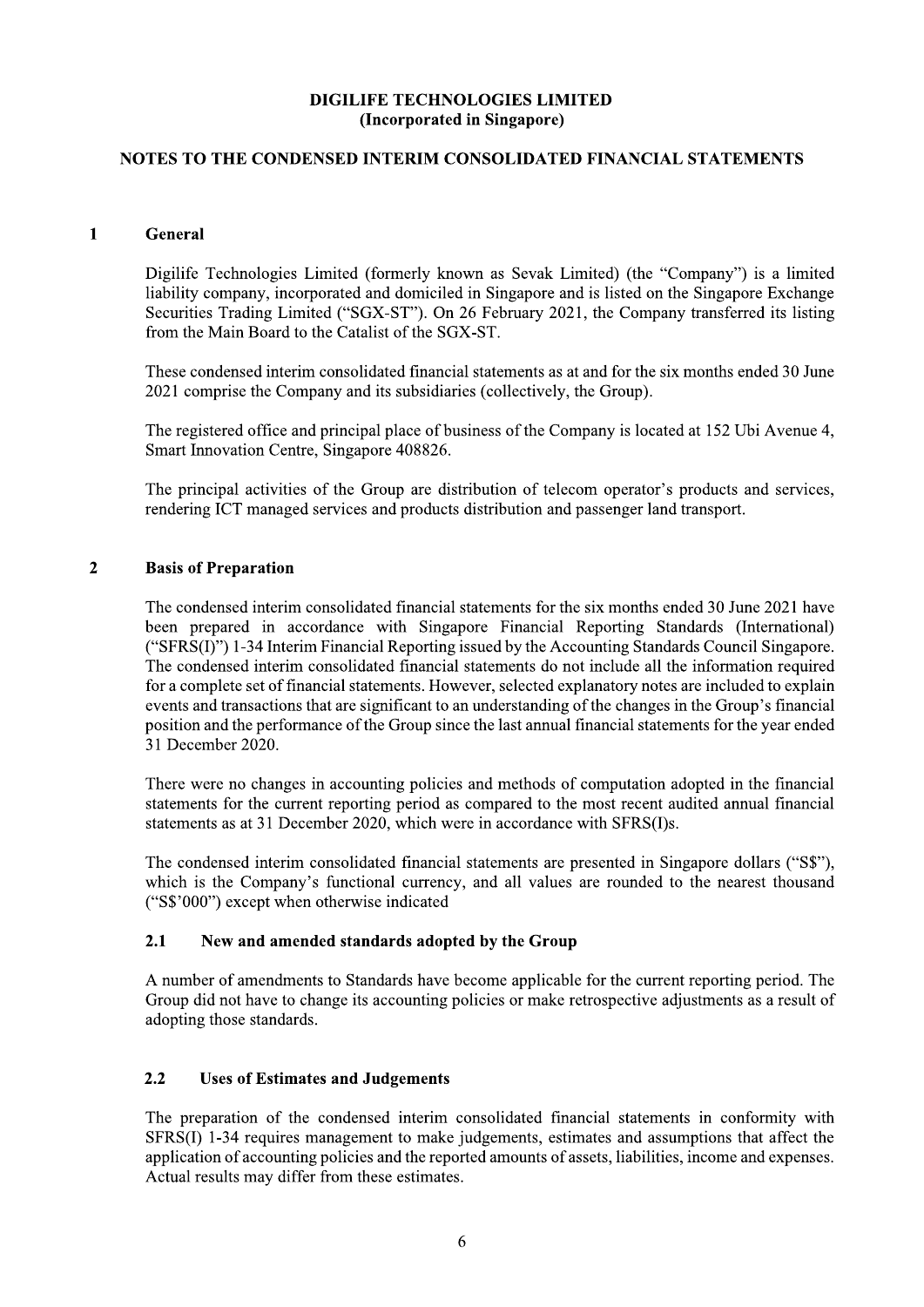# NOTES TO THE CONDENSED INTERIM CONSOLIDATED FINANCIAL STATEMENTS

#### $\overline{2}$ **Basis of Preparation (cont'd)**

#### $2.2$ Uses of Estimates and Judgements (cont'd)

Estimates and underlying assumptions are reviewed on an ongoing basis. Revisions to accounting estimates are recognised in the period in which the estimates are revised and in any future periods affected.

Information about assumptions and estimation uncertainties that have a significant risk of resulting in a material adjustment within the next reporting period are included in the following notes:

Note 11 Allowance for inventories obsolescence Note 12 *Impairment of trade receivables* 

#### $3.$ **Seasonal operations**

The Group's businesses are not affected significantly by seasonal or cyclical factors during the financial period.

#### $\overline{\mathbf{4}}$ **Segment Reporting**

For management purposes, the Group is organised into operating segments based on their products and services which are independently managed by the respective segment managers responsible for the performance of the respective segments under their charge. The segment managers report directly to the management of the Company who regularly review the segment results in order to allocate resources to the segments and to assess the segment performance. For financial statements presentation purposes, these individual operating segments have been aggregated into a single operating segment taking into account the following factors:

- $\mathbf{I}$ . the nature of the products;
- $\Pi$ . the type or class of customer for their products and services; and
- methods used to distribute their products to the customers or provide their services. III.
	- i. **Operating Segments**

The main operating segments of the Group are:

- $\mathbf{a}$ Telecom:
	- Distribution of mobile prepaid cards; and  $(i)$
	- Sale of mobile handsets, related products and services.  $(ii)$
- $<sub>b</sub>$ .</sub> Technology

1. Information and Communications Technology ("ICT") distribution & managed services:

Supply, rental, maintenance and servicing of computer hardware and peripheral  $(i)$ equipment;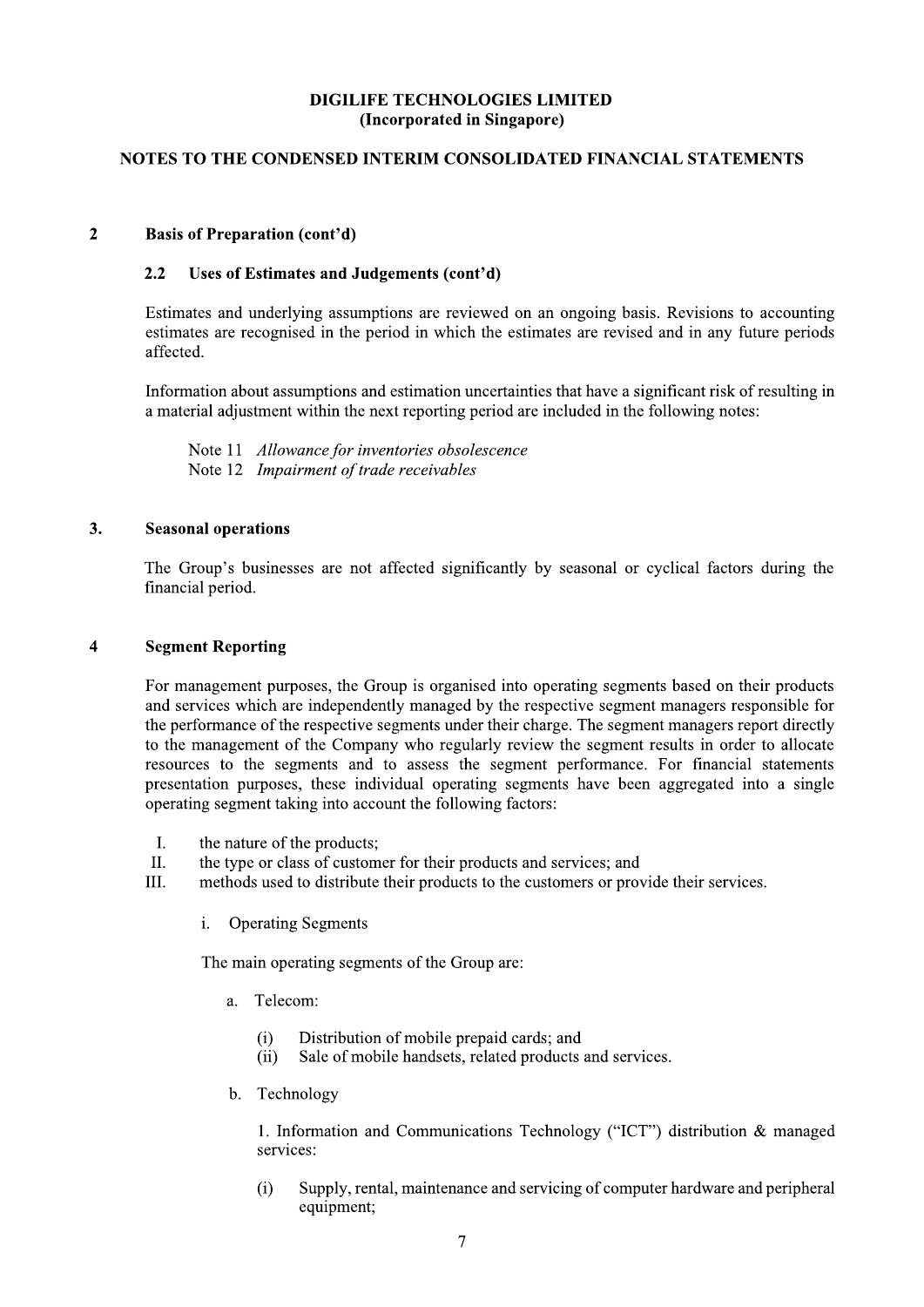# NOTES TO THE CONDENSED INTERIM CONSOLIDATED FINANCIAL STATEMENTS

#### $\overline{\mathbf{4}}$ **Segment Reporting (cont'd)**

- $\mathbf{i}$ . Operating Segments (cont'd)
	- b. Technology (cont'd)

1. Information and Communications Technology ("ICT") distribution & managed services: (cont'd)

- Systems integration service related to computer equipment and peripherals,  $(ii)$ storage systems, networking products, customised solutions and software products:
- (iii) Networking and routing solutions for large enterprise networks with related switches, monitors, solutions, hardware and facilities management services;
- (iv) Cloud computing and innovative data, security, backup, disaster recovery solutions with related infrastructure services; and
- Internet service provider ("ISP") service that offers an extensive portfolio of data  $(v)$ services includes broadband, lease line access, private network, network security, hosted services and Information Technology ("IT") solutions to corporate users and consumers.
- 2. Battery electric vehicles ("BEV") comprising:
- $(i)$ Business of battery electric vehicles and passenger land transport.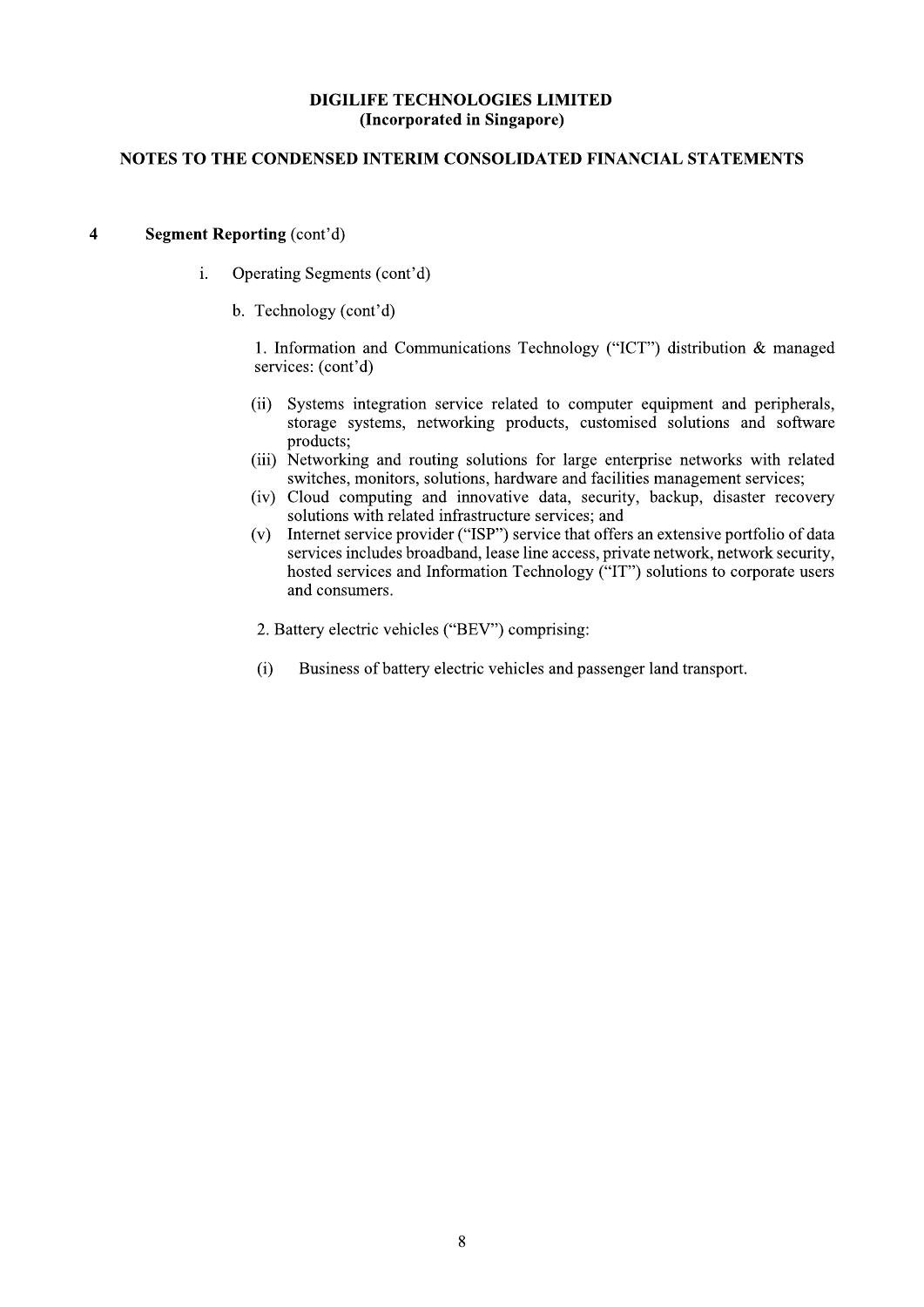### $\mathbf{r}$ NOTES TO THE CONDENSED INTERIM CONSOLIDATED FINANCIAL STATEMENTS

| <b>Segment Reporting (cont'd)</b><br>$\overline{\mathbf{4}}$                                                       |                |                                                          |                                                          |                                               |                                 |                                     |                          |
|--------------------------------------------------------------------------------------------------------------------|----------------|----------------------------------------------------------|----------------------------------------------------------|-----------------------------------------------|---------------------------------|-------------------------------------|--------------------------|
| Operating Segments (cont'd)<br>i.                                                                                  |                |                                                          |                                                          |                                               |                                 |                                     |                          |
|                                                                                                                    |                |                                                          |                                                          |                                               | 2021                            |                                     |                          |
|                                                                                                                    |                |                                                          |                                                          |                                               | Half year ended 30 June 2021    |                                     |                          |
|                                                                                                                    |                | <b>Telecom</b>                                           | <b>Technology</b>                                        |                                               | Inoperative                     | <b>Operations</b>                   | Group total              |
|                                                                                                                    |                |                                                          | <b>ICT</b><br>distribution<br>and<br>managed<br>services | <b>Battery</b><br>Electric<br><b>Vehicles</b> | companies                       | related to<br>disposed<br>companies | (SS'000)                 |
| Turnover                                                                                                           |                | 100,634                                                  | 18,900                                                   | 534                                           | $\blacksquare$                  | $\blacksquare$                      | 120,068                  |
| Profit/(Loss) before taxation (excluding<br>depreciation, amortization, HQ costs and other non<br>operating items) |                | 1,594                                                    | 110                                                      | 74                                            | (1,944)                         | $\blacksquare$                      | (166)                    |
| Depreciation and amortisation                                                                                      |                | (179)                                                    | (174)                                                    | (399)                                         | (47)                            | $\blacksquare$                      | (799)                    |
| HQ costs (country)                                                                                                 |                | (701)                                                    | $\blacksquare$                                           | $\blacksquare$                                | ÷                               | $\blacksquare$                      | (701)                    |
| Non operating items (net)                                                                                          |                | (221)                                                    | (201)                                                    | $\overline{a}$                                | (261)                           | $\sim$                              | (683)                    |
| Taxation                                                                                                           |                | (142)                                                    | (125)                                                    | $\blacksquare$                                | $\sim$                          | $\sim$                              | (267)                    |
| Profit/(Loss) after taxation                                                                                       |                | 351                                                      | (390)                                                    | (325)                                         | (2, 252)                        | $\overline{\phantom{a}}$            | (2,616)                  |
| Net Profit/(Loss) for the period                                                                                   |                | 351                                                      | (390)                                                    | (325)                                         | (2, 252)                        | $\blacksquare$                      | (2,616)                  |
|                                                                                                                    |                |                                                          |                                                          | 2021                                          |                                 |                                     |                          |
|                                                                                                                    |                |                                                          |                                                          | Half year ended 30 June 2021                  |                                 |                                     |                          |
|                                                                                                                    | <b>Telecom</b> |                                                          | <b>Technology</b>                                        | Inoperative<br>companies                      | <b>Operations</b><br>related to | <b>IHQ</b><br>(Unallocated)         | Group total<br>(S\$'000) |
|                                                                                                                    |                | <b>ICT</b><br>distribution<br>and<br>managed<br>services | <b>Battery</b><br>Electric<br><b>Vehicles</b>            |                                               | disposed<br>$\bf{companies}$    |                                     |                          |
| Segment assets                                                                                                     | 21,876         | 25,703                                                   | 5,294                                                    | 603                                           | $\blacksquare$                  | 822                                 | 54,298                   |
| <b>Segment liabilities</b>                                                                                         | 3,579          | 12,818                                                   | 1,502                                                    | 101                                           | $\blacksquare$                  | 901                                 | 18,901                   |
| Capital expenditure                                                                                                | 142            | 279                                                      |                                                          | $\overline{\phantom{a}}$                      | $\overline{a}$                  | $\overline{\phantom{a}}$            | 421                      |

| Taxation                            |                | (142)                             | (125)                                                | $\overline{\phantom{0}}$     |                                 |                             | (267)                    |
|-------------------------------------|----------------|-----------------------------------|------------------------------------------------------|------------------------------|---------------------------------|-----------------------------|--------------------------|
| <b>Profit/(Loss)</b> after taxation | 351            | (390)                             | (325)                                                | (2,252)                      |                                 | (2,616)                     |                          |
| Net Profit/(Loss) for the period    |                | 351                               | (390)                                                | (325)                        | (2,252)                         |                             | (2,616)                  |
|                                     |                |                                   |                                                      | 2021                         |                                 |                             |                          |
|                                     |                |                                   |                                                      | Half year ended 30 June 2021 |                                 |                             |                          |
|                                     | <b>Telecom</b> |                                   | <b>Technology</b>                                    | Inoperative<br>companies     | <b>Operations</b><br>related to | <b>IHQ</b><br>(Unallocated) | Group total<br>(S\$'000) |
|                                     |                | <b>ICT</b><br>distribution<br>and | <b>Battery</b><br><b>Electric</b><br><b>Vehicles</b> |                              | disposed<br>companies           |                             |                          |
|                                     |                | managed<br>services               |                                                      |                              |                                 |                             |                          |
| Segment assets                      | 21,876         | 25,703                            | 5,294                                                | 603                          |                                 | 822                         | 54,298                   |
| Segment liabilities                 | 3,579          | 12,818                            | 1,502                                                | 101                          | ۰                               | 901                         | 18,901                   |
| Capital expenditure                 | 142            | 279                               | $\overline{\phantom{a}}$                             | $\overline{\phantom{a}}$     | $\overline{\phantom{a}}$        | $\overline{\phantom{a}}$    | 421                      |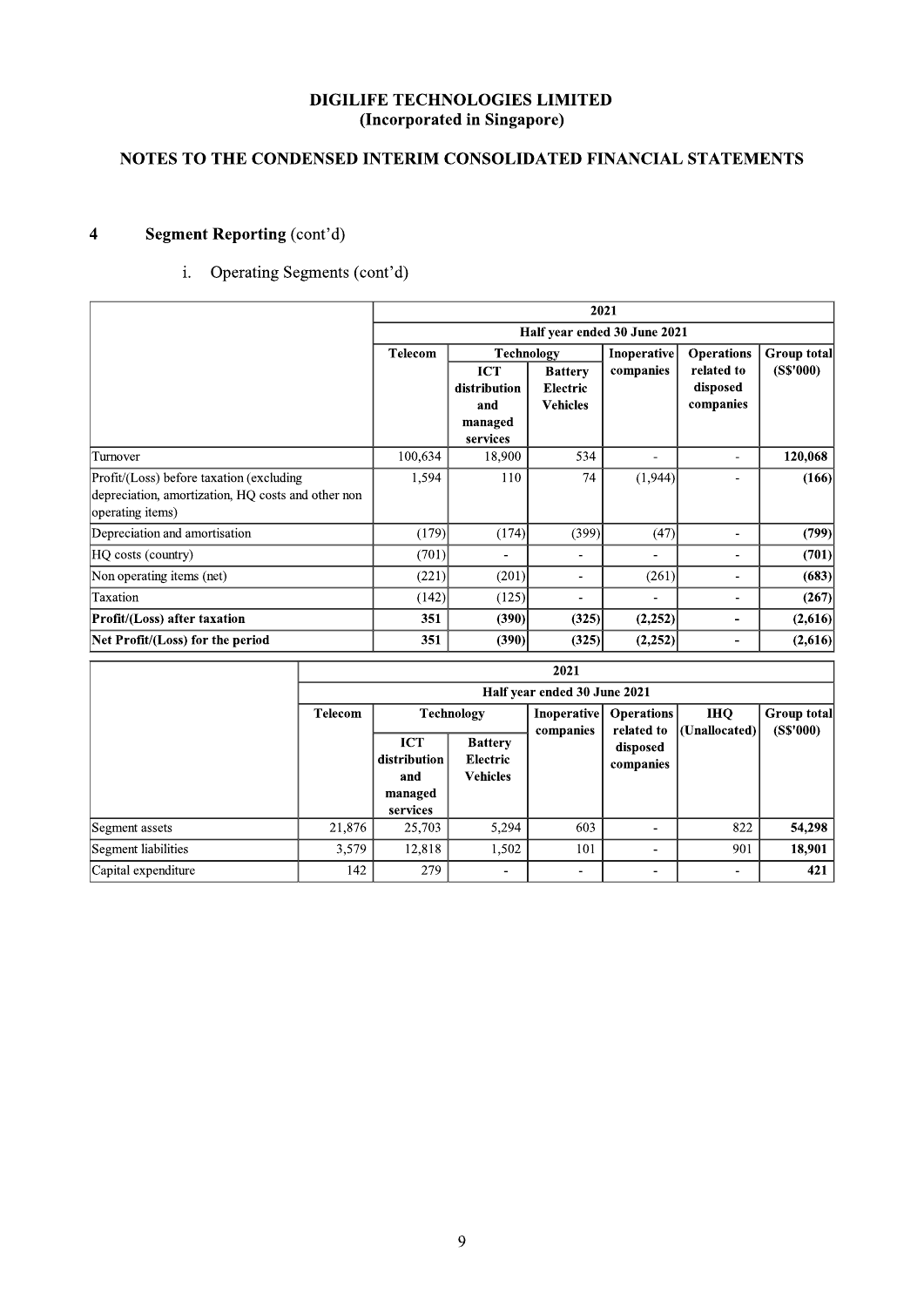### $\mathbf{r}$ NOTES TO THE CONDENSED INTERIM CONSOLIDATED FINANCIAL STATEMENTS

| <b>Segment Reporting (cont'd)</b><br>$\overline{\mathbf{4}}$                                                       |                |                                            |                                                   |                                                      |                                 |                                     |                                |
|--------------------------------------------------------------------------------------------------------------------|----------------|--------------------------------------------|---------------------------------------------------|------------------------------------------------------|---------------------------------|-------------------------------------|--------------------------------|
| Operating Segments (cont'd)<br>$i$ .                                                                               |                |                                            |                                                   |                                                      |                                 |                                     |                                |
|                                                                                                                    |                |                                            |                                                   |                                                      | 2020                            |                                     |                                |
|                                                                                                                    |                |                                            |                                                   |                                                      | Half year ended 30 June 2020    |                                     |                                |
|                                                                                                                    |                | <b>Telecom</b>                             |                                                   | <b>Technology</b>                                    | Inoperative                     | <b>Operations</b>                   | <b>Group total</b>             |
|                                                                                                                    |                |                                            | ICT<br>distribution<br>and<br>managed<br>services | <b>Battery</b><br><b>Electric</b><br><b>Vehicles</b> | companies                       | related to<br>disposed<br>companies | (S\$'000)                      |
| Turnover                                                                                                           | 117,392        | 20,196                                     | 393                                               | ÷,                                                   | $\overline{\phantom{a}}$        | 137,981                             |                                |
| Profit/(Loss) before taxation (excluding<br>depreciation, amortization, HQ costs and other non<br>operating items) |                | 854                                        | 672                                               | 27                                                   | (1,149)                         | $\blacksquare$                      | 404                            |
| Depreciation and amortisation                                                                                      |                | (225)                                      | (211)                                             | (404)                                                | (51)                            | $\blacksquare$                      | (891)                          |
| HQ costs (country)                                                                                                 |                | (518)                                      | $\blacksquare$                                    | $\overline{a}$                                       | $\overline{a}$                  | $\overline{\phantom{a}}$            | (518)                          |
| Non operating items (net)                                                                                          |                | (3)                                        | (101)                                             | (76)                                                 | (139)                           | $\blacksquare$                      | (319)                          |
| Taxation                                                                                                           |                | (114)                                      | 50                                                | $\blacksquare$                                       | (12)                            | $\blacksquare$                      | (76)                           |
| (Loss)/ Profit after taxation                                                                                      |                | (6)                                        | 410                                               | (453)                                                | (1, 351)                        | $\blacksquare$                      | (1,400)                        |
| Net (Loss)/ Profit for the period                                                                                  |                | (6)                                        | 410                                               | (453)                                                | (1, 351)                        | $\blacksquare$                      | (1,400)                        |
|                                                                                                                    |                |                                            |                                                   | 2020                                                 |                                 |                                     |                                |
|                                                                                                                    |                |                                            |                                                   | Half year ended 30 June 2020                         |                                 |                                     |                                |
|                                                                                                                    | <b>Telecom</b> | <b>ICT</b>                                 | <b>Technology</b><br><b>Battery</b>               | Inoperative<br>companies                             | <b>Operations</b><br>related to | <b>IHQ</b><br>(Unallocated)         | <b>Group total</b><br>(SS'000) |
|                                                                                                                    |                | distribution<br>and<br>managed<br>services | <b>Electric</b><br><b>Vehicles</b>                |                                                      | disposed<br>companies           |                                     |                                |
| Segment assets                                                                                                     | 24,732         | 24,959                                     | 5,939                                             | 1,539                                                | $\overline{\phantom{a}}$        | 1,581                               | 58,750                         |
| Segment liabilities                                                                                                | 6,086          | 10,483                                     | 2,081                                             | 108                                                  | $\blacksquare$                  | 858                                 | 19,616                         |
| Capital expenditure                                                                                                | 141            | 53                                         | $\blacksquare$                                    | 98                                                   | $\blacksquare$                  | $\blacksquare$                      | 292                            |

| operating items)                  |         |                                                          |                                               |                          |                                        |                                     |                          |  |
|-----------------------------------|---------|----------------------------------------------------------|-----------------------------------------------|--------------------------|----------------------------------------|-------------------------------------|--------------------------|--|
| Depreciation and amortisation     |         | (225)                                                    | (211)                                         | (404)                    | (51)                                   | ۰                                   | (891)                    |  |
| HQ costs (country)                |         | (518)                                                    | $\overline{\phantom{a}}$                      | $\overline{\phantom{a}}$ | $\qquad \qquad \blacksquare$           | $\overline{\phantom{a}}$            | (518)                    |  |
| Non operating items (net)         |         | (3)                                                      | (101)                                         | (76)                     | (139)                                  | $\qquad \qquad \blacksquare$        | (319)                    |  |
| Taxation                          |         | (114)                                                    | 50                                            | $\overline{\phantom{a}}$ | (12)                                   | ۰                                   | (76)                     |  |
| (Loss)/ Profit after taxation     |         | (6)                                                      | 410                                           | (453)                    | (1, 351)                               | ٠.                                  | (1,400)                  |  |
| Net (Loss)/ Profit for the period |         | (6)                                                      | 410                                           | (453)                    | (1,351)                                | $\overline{\phantom{a}}$            | (1,400)                  |  |
|                                   |         |                                                          |                                               | 2020                     |                                        |                                     |                          |  |
|                                   |         | Half year ended 30 June 2020                             |                                               |                          |                                        |                                     |                          |  |
|                                   | Telecom |                                                          | <b>Technology</b>                             | companies                | Inoperative   Operations<br>related to | <b>IHQ</b><br>$ $ (Unallocated) $ $ | Group total<br>(S\$'000) |  |
|                                   |         | <b>ICT</b><br>distribution<br>and<br>managed<br>services | <b>Battery</b><br>Electric<br><b>Vehicles</b> |                          | disposed<br>companies                  |                                     |                          |  |
| Segment assets                    | 24,732  | 24,959                                                   | 5,939                                         | 1,539                    | $\overline{\phantom{a}}$               | 1,581                               | 58,750                   |  |
| Segment liabilities               | 6,086   | 10,483                                                   | 2,081                                         | 108                      | $\blacksquare$                         | 858                                 | 19,616                   |  |
|                                   |         |                                                          |                                               |                          |                                        |                                     |                          |  |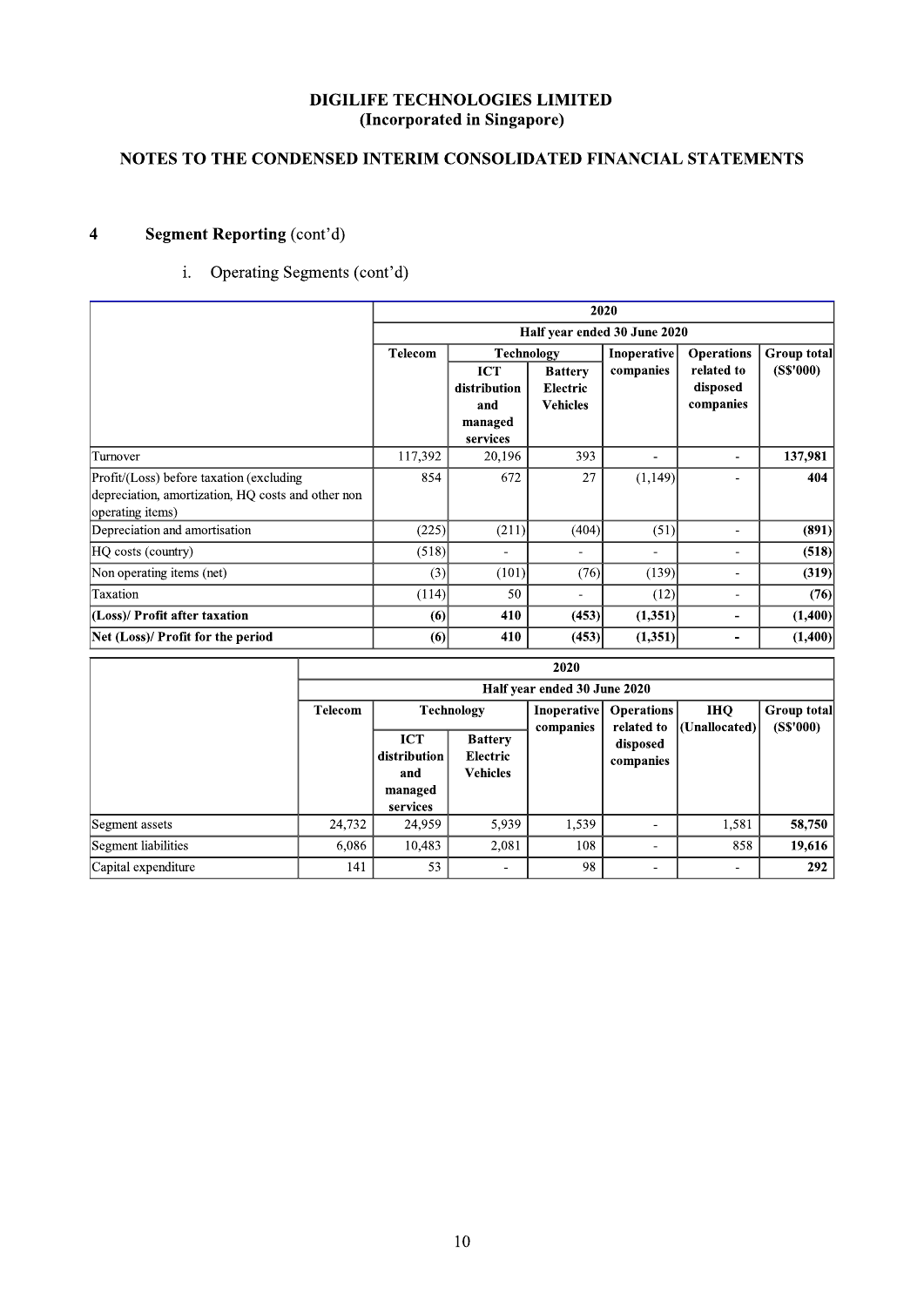# NOTES TO THE CONDENSED INTERIM CONSOLIDATED FINANCIAL STATEMENTS

### **Segment Reporting (cont'd)**  $\overline{4}$

 $ii.$ Geographical Information

> The Group has organised geographical segments according to the region in which the reporting Company is incorporated in. Assets and capital expenditure are based on the location of the assets.

|                |                     | <b>Turnover</b>     |                 |                 |                     | <b>Capital Expenditure</b> |
|----------------|---------------------|---------------------|-----------------|-----------------|---------------------|----------------------------|
|                | Six months<br>ended | Six months<br>ended | <b>Assets</b>   |                 | Six months<br>ended | Six months<br>ended        |
|                | 30 June<br>2021     | 30 June<br>2020     | 30 June<br>2021 | 30 June<br>2020 |                     | 30 June<br>2020            |
|                | <b>S\$'000</b>      | <b>SS'000</b>       | <b>S\$'000</b>  | <b>S\$'000</b>  | <b>S\$'000</b>      | <b>SS'000</b>              |
| Southeast Asia | 111,450             | 131.093             | 39,688          | 44,375          | 142                 | 288                        |
| South Asia     | 7,853               | 6,888               | 13.925          | 13,637          | 279                 | 4                          |
| <b>Others</b>  | 765                 |                     | 685             | 738             | ۰                   |                            |
| <b>Total</b>   | 120,068             | 137,981             | 54,298          | 58,750          | 421                 | 292                        |

### $\overline{5}$ **Turnover**

Turnover comprises the following:

|                                                | Half Year ended 30 June | $\frac{0}{0}$  |           |
|------------------------------------------------|-------------------------|----------------|-----------|
|                                                | 2021                    | 2020           |           |
|                                                | <b>S\$'000</b>          | <b>S\$'000</b> | Change    |
|                                                |                         |                |           |
| Distribution of operator products and services | 100,634                 | 117,392        | $-14.3%$  |
| ICT distribution and managed services          | 18,900                  | 20,196         | $-6.4%$   |
| <b>Battery Electric Vehicles</b>               | 534                     | 393            | 35.9%     |
| <b>Total Turnover</b>                          | 120,068                 | 137,981        | $-13.0\%$ |

|                                         |                | Half Year ended 30 June |  |
|-----------------------------------------|----------------|-------------------------|--|
|                                         | 2021           | 2020                    |  |
|                                         | <b>S\$'000</b> | <b>S\$'000</b>          |  |
| Turnover from the sale of goods         | 117.517        | 135,997                 |  |
| Turnover from the rendering of services | 2.551          | .9841                   |  |
| <b>Total Turnover</b>                   | 120,068        | 137,981                 |  |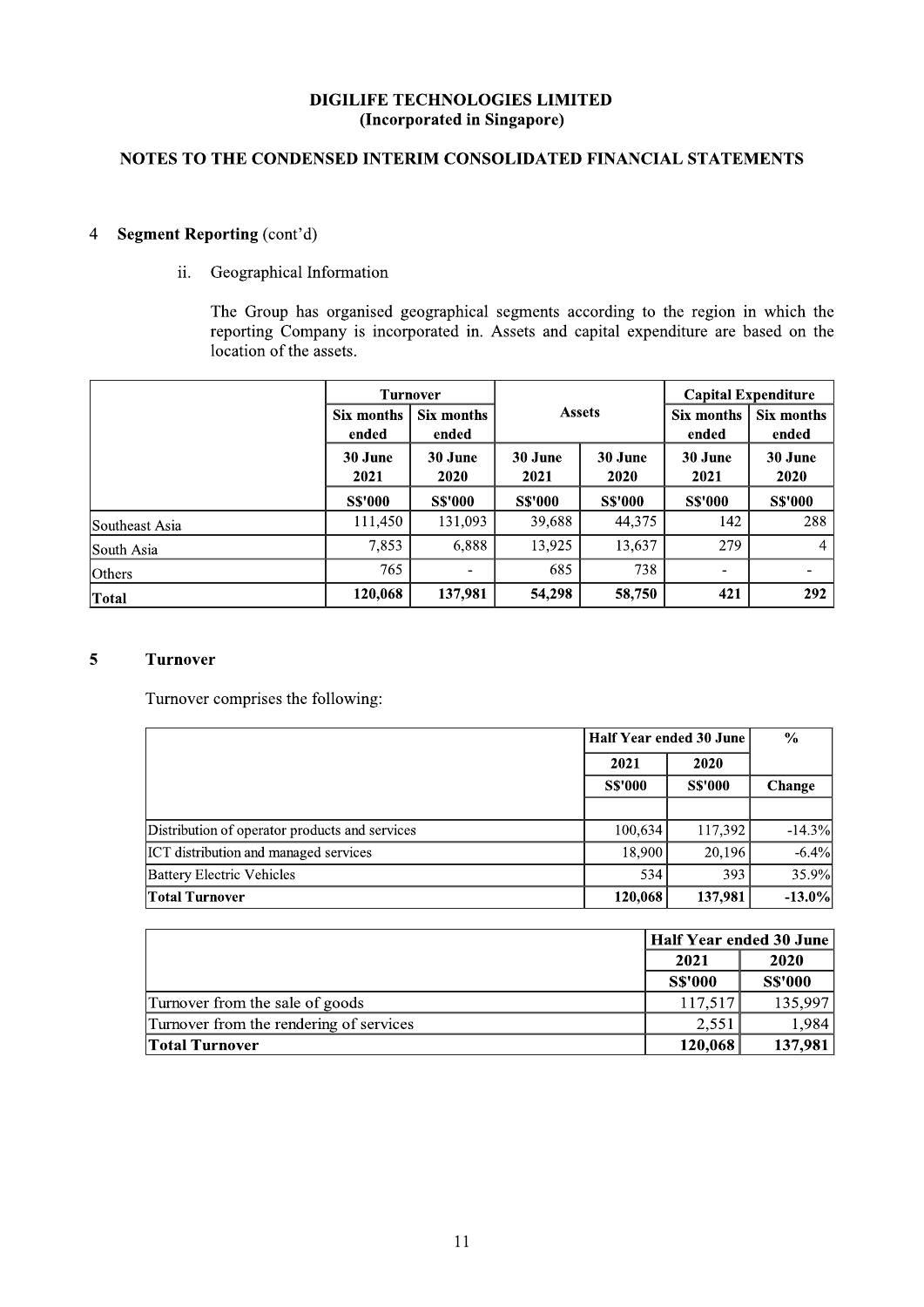### $\mathbf{r}$ NOTES TO THE CONDENSED INTERIM CONSOLIDATED FINANCIAL STATEMENTS

# Turnover (cont'd)

| Disaggregation of revenue from contracts with customers |                       |                |                |
|---------------------------------------------------------|-----------------------|----------------|----------------|
|                                                         | At a point in<br>time | Over time      | <b>Total</b>   |
|                                                         | <b>S\$'000</b>        | <b>S\$'000</b> | <b>S\$'000</b> |
| Half year ended 30 June 2021                            |                       |                |                |
| <b>Telecom</b>                                          |                       |                |                |
| Distribution of operator products and services          |                       |                |                |
| Indonesia                                               | 100,634               |                | 100,634        |
| <b>Technology</b>                                       |                       |                |                |
| ICT distribution and managed services                   |                       |                |                |
| Singapore                                               | 9,030                 | 1,998          | 11,028         |
| India                                                   | 4,383                 | 3,470          | 7,853          |
|                                                         | 13,413                | 5,468          | 18,881         |
| <b>Battery electric vehicles/others</b>                 |                       |                |                |
| Singapore                                               |                       | 553            | 553            |
| <b>Total Turnover</b>                                   | 114,047               | 6,021          | 120,068        |
|                                                         |                       |                |                |
|                                                         | At a point in         |                |                |
|                                                         | time                  | Over time      | <b>Total</b>   |
| Half year ended 30 June 2020                            | <b>S\$'000</b>        | <b>S\$'000</b> | <b>S\$'000</b> |
|                                                         |                       |                |                |
|                                                         |                       |                |                |
| Telecom                                                 |                       |                |                |
| Distribution of operator products and services          |                       |                |                |
| Indonesia                                               | 117,391               | $\blacksquare$ | 117,391        |
| <b>Technology</b>                                       |                       |                |                |
| ICT distribution and managed services                   |                       |                |                |
| Singapore                                               | 11,743                | 1,463          | 13,206         |
| India                                                   | 3,521                 | 3,423          | 6,944          |
|                                                         | 15,264                | 4,886          | 20,150         |
| <b>Battery electric vehicles/others</b>                 |                       |                |                |
| Singapore                                               | $\blacksquare$        | 440            | 440            |

|                                                | $\vert$ At a point in |                |                |  |
|------------------------------------------------|-----------------------|----------------|----------------|--|
|                                                | time                  | Over time      | <b>Total</b>   |  |
|                                                | <b>S\$'000</b>        | <b>S\$'000</b> | <b>S\$'000</b> |  |
| Half year ended 30 June 2020                   |                       |                |                |  |
| Telecom                                        |                       |                |                |  |
| Distribution of operator products and services |                       |                |                |  |
| - Indonesia                                    | 117,391               |                | 117,391        |  |
| Technology                                     |                       |                |                |  |
| ICT distribution and managed services          |                       |                |                |  |
| - Singapore                                    | 11,743                | 1,463          | 13,206         |  |
| - India                                        | 3,521                 | 3,423          | 6,944          |  |
|                                                | 15,264                | 4,886          | 20,150         |  |
| <b>Battery electric vehicles/others</b>        |                       |                |                |  |
| - Singapore                                    |                       | 440            | 440            |  |
| <b>Total Turnover</b>                          | 132,655               | 5,326          | 137,981        |  |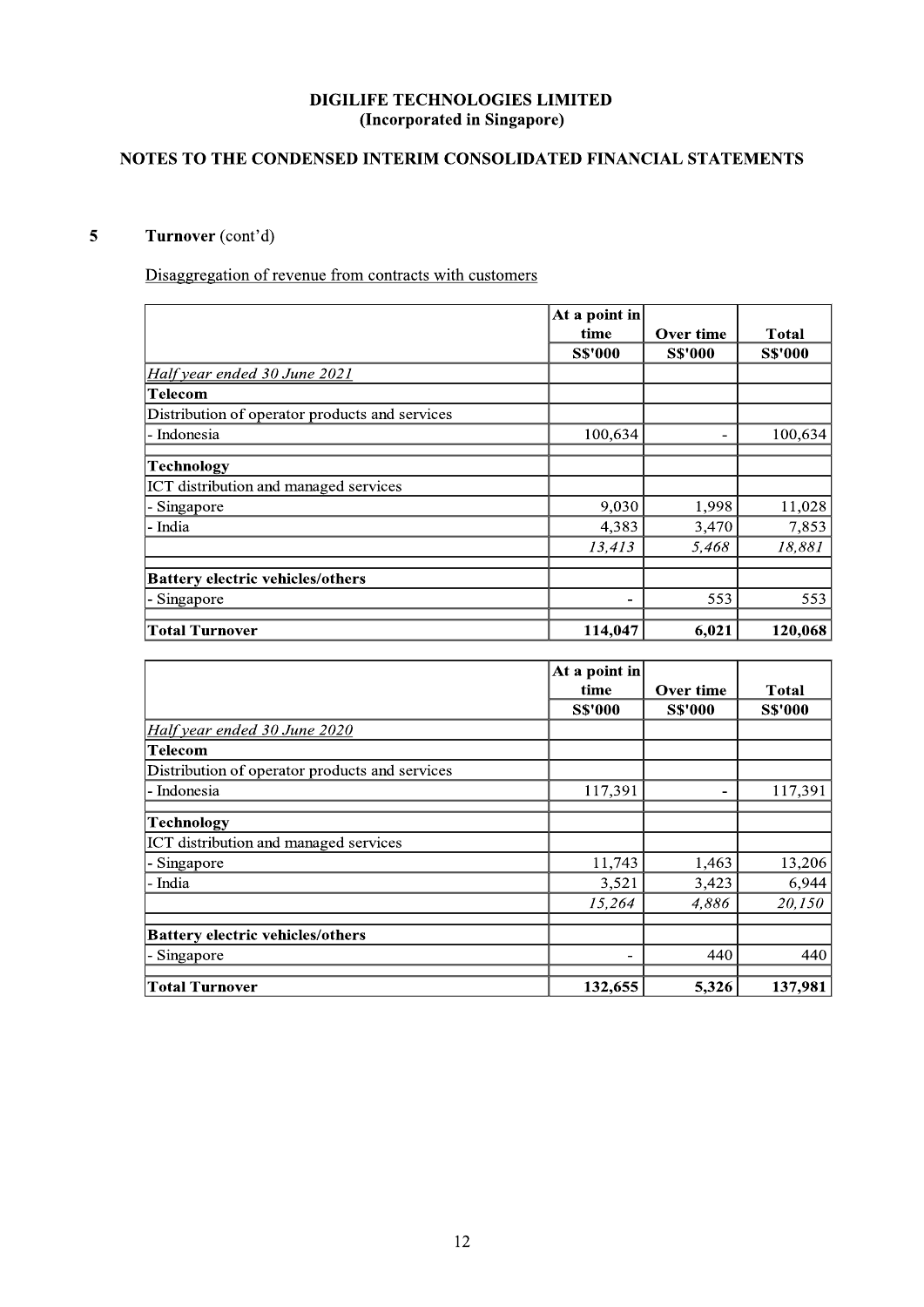# NOTES TO THE CONDENSED INTERIM CONSOLIDATED FINANCIAL STATEMENTS

### **Operating Expenses**  $\boldsymbol{6}$

|                                     | Half Year ended 30 June |                | $\frac{6}{6}$ |
|-------------------------------------|-------------------------|----------------|---------------|
|                                     | 2021                    | 2020           |               |
|                                     | <b>SS'000</b>           | <b>S\$'000</b> | Change        |
|                                     |                         |                |               |
| Personnel costs                     | (8,761)                 | (8.027)        | $9.1\%$       |
| Infrastructure costs                | (750)                   | (906)          | $-17.2%$      |
| Marketing expenses                  | (456)                   | (610)          | $-25.2%$      |
| Other expenses - operating (Note 8) | (2,093)                 | (2,267)        | $-7.7%$       |
| Total operating expenses            | (12,060)                | (11,810)       | 2.1%          |

Personnel costs includes cost for Digilife Technologies Performance Share Plan 2021 of S\$1,086,000 (30 June 2020: S\$ Nil).

### $\overline{7}$ **Other Income - Non-Operating**

|                                                                |               | Half Year ended 30 June | $\frac{0}{0}$ |
|----------------------------------------------------------------|---------------|-------------------------|---------------|
|                                                                | 2021          | 2020                    |               |
|                                                                | <b>SS'000</b> | <b>SS'000</b>           | Change        |
| $\int$ Gain/ (Loss) on disposal of property, plant & equipment | 46            |                         | N.M.I         |
| <b>Others</b>                                                  |               |                         | $100.0\%$     |
| Total other income - non operating                             | 48            | -                       | N.M.          |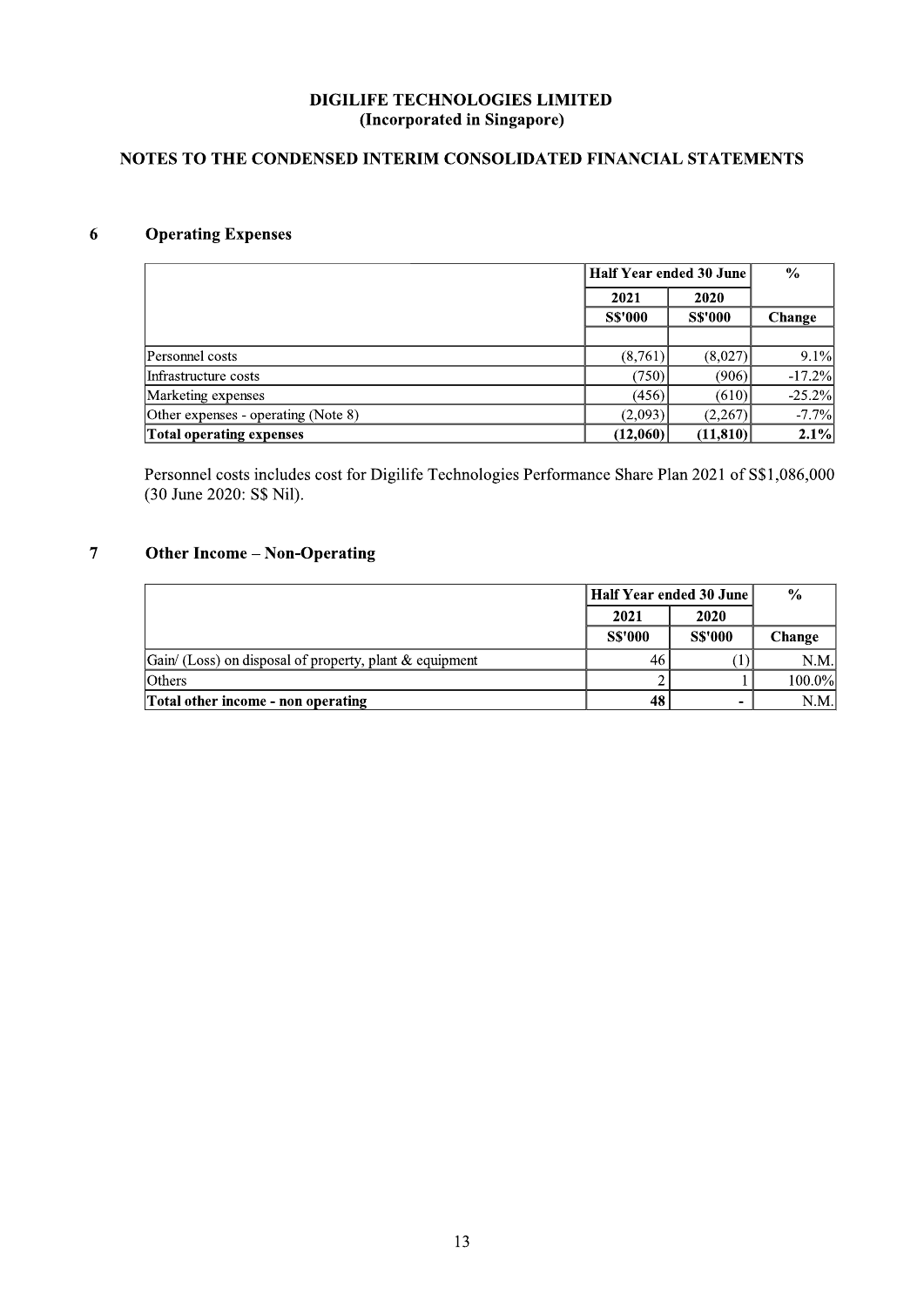# NOTES TO THE CONDENSED INTERIM CONSOLIDATED FINANCIAL STATEMENTS

### **Other Expenses - Operating** 8

|                                                                       |               | Half Year ended 30 June | $\frac{6}{6}$ |
|-----------------------------------------------------------------------|---------------|-------------------------|---------------|
|                                                                       | 2021          | 2020                    |               |
|                                                                       | <b>SS'000</b> | <b>S\$'000</b>          | Change        |
| Bank charges                                                          | (43)          | (41)                    | 4.9%          |
| Collection service fees                                               | (34)          | (44)                    | $-22.7%$      |
| Equipment maintenance                                                 | (131)         | (118)                   | 11.0%         |
| Equipment rental                                                      | (97)          | (102)                   | $-4.9%$       |
| Freight and postage charges                                           | (32)          | (24)                    | 33.3%         |
| Printing & stationery                                                 | (28)          | (33)                    | $-15.2%$      |
| Professional fees                                                     | (630)         | (598)                   | 5.4%          |
| Write back/(Provision) of allowance of doubtful non-trade debts       |               | (10)                    | N.M.          |
| Write back/(Provision/write off) of allowance of doubtful trade debts | 3             | (106)                   | N.M.          |
| (Provision) of allowance for stock obsolescence/(write off) of stocks | (91)          | (57)                    | 59.6%         |
| Telecommunication expenses                                            | (103)         | (126)                   | $-18.3%$      |
| Travelling & entertainment expenses                                   | (488)         | (508)                   | $-3.9%$       |
| Insurance                                                             | (119)         | (106)                   | 12.3%         |
| Others                                                                | (301)         | (394)                   | $-23.6%$      |
| Total other expenses - operating                                      | (2,093)       | (2, 267)                | $-7.7%$       |

### $\overline{9}$ **Earnings per Share**

|                                                                 | Group                           |      |  |
|-----------------------------------------------------------------|---------------------------------|------|--|
|                                                                 | Half year ended 30 June         |      |  |
|                                                                 | 2021                            | 2020 |  |
| Earning per ordinary share for the period after deducting any   |                                 |      |  |
| provision for preference dividends:-                            |                                 |      |  |
| (i) Based on weighted average number of ordinary share in issue | $(21.11)$ cents $(11.81)$ cents |      |  |
| ii) On a fully diluted basis                                    | $(21.11)$ cents $(11.81)$ cents |      |  |

### $10$ Net Asset Value per Share

|                                               | Group           |                         |                                                           | Company            |
|-----------------------------------------------|-----------------|-------------------------|-----------------------------------------------------------|--------------------|
|                                               | 30 June<br>2021 | <b>December</b><br>2020 | 30 June<br>2021                                           | <b>31 Dec 2020</b> |
| Net asset value per ordinary share (S\$ cent) |                 |                         | 280.19 cents   311.84 cents   114.71 cents   125.31 cents |                    |

Net asset value per ordinary share is calculated based on 12,655,859 (31 December 2020: 11,851,225) ordinary shares (excluding treasury shares) in issue at the end of the period under review and of the immediate preceding financial year.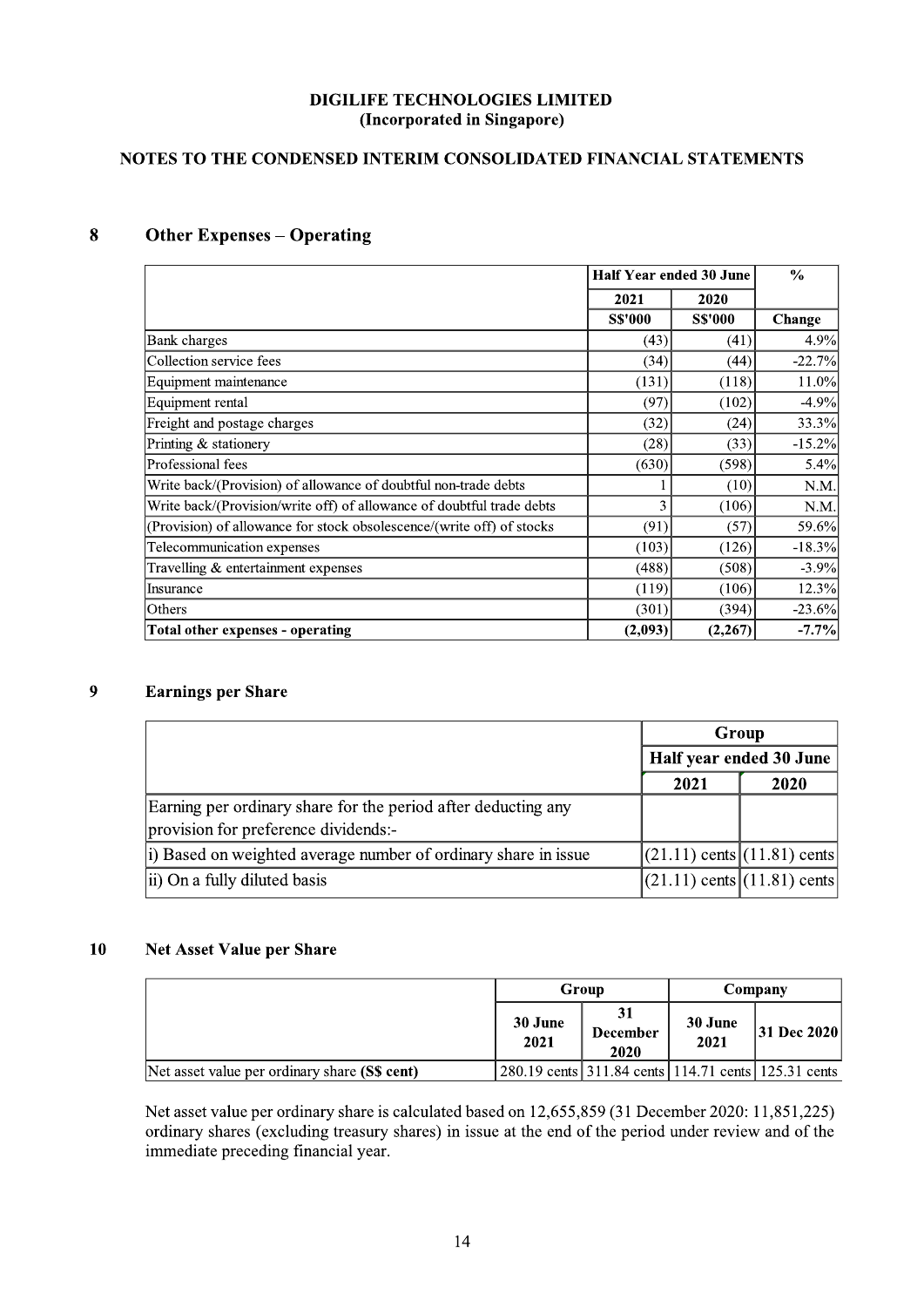### $\mathbf{r}$ NOTES TO THE CONDENSED INTERIM CONSOLIDATED FINANCIAL STATEMENTS

# 11 Inventories

| 11 | <b>Inventories</b>                                                                                                                                   |                 |                               |                 |                               |
|----|------------------------------------------------------------------------------------------------------------------------------------------------------|-----------------|-------------------------------|-----------------|-------------------------------|
|    |                                                                                                                                                      |                 | Group                         |                 | Company                       |
|    |                                                                                                                                                      | 30 June<br>2021 | 31<br><b>December</b><br>2020 | 30 June<br>2021 | 31<br><b>December</b><br>2020 |
|    |                                                                                                                                                      | <b>S\$'000</b>  | <b>S\$'000</b>                | <b>S\$'000</b>  | <b>S\$'000</b>                |
|    | <b>Inventories</b>                                                                                                                                   | 10,244          | 11,658                        |                 |                               |
|    | Inventories of distribution of operator products decreased by S\$2.2 million while ICT distribution &                                                |                 |                               |                 |                               |
| 12 | managed services inventories increased by S\$0.7 million respectively against corresponding period in<br>preceding year.<br><b>Trade Receivables</b> |                 |                               |                 |                               |
|    |                                                                                                                                                      |                 | Group                         |                 | Company                       |
|    |                                                                                                                                                      | 30 June         | 31                            | 30 June         | 31                            |
|    |                                                                                                                                                      | 2021            | <b>December</b><br>2020       | 2021            | <b>December</b><br>2020       |

# 12 Trade Receivables

| 12 | <b>Trade Receivables</b>                                                                                                                                                                                                                                                                                                                                                                                  |                 |                               |                 |                               |
|----|-----------------------------------------------------------------------------------------------------------------------------------------------------------------------------------------------------------------------------------------------------------------------------------------------------------------------------------------------------------------------------------------------------------|-----------------|-------------------------------|-----------------|-------------------------------|
|    |                                                                                                                                                                                                                                                                                                                                                                                                           |                 | Group                         |                 | Company                       |
|    |                                                                                                                                                                                                                                                                                                                                                                                                           | 30 June<br>2021 | 31<br><b>December</b><br>2020 | 30 June<br>2021 | 31<br><b>December</b><br>2020 |
|    |                                                                                                                                                                                                                                                                                                                                                                                                           | <b>S\$'000</b>  | <b>SS'000</b>                 | <b>S\$'000</b>  | <b>S\$'000</b>                |
|    | Trade receivables                                                                                                                                                                                                                                                                                                                                                                                         | 12,888          | 13,344                        | 495             | 487                           |
|    | Less: Allowance for impairment                                                                                                                                                                                                                                                                                                                                                                            | (2,838)         | (3,161)                       | (444)           | (435)                         |
|    | Net trade receivables                                                                                                                                                                                                                                                                                                                                                                                     | 10,050          | 10,183                        | 51              | 52                            |
|    | Trade receivables are non-interest bearing and are generally on 30 to 90 days' terms. They are<br>recognised at their original invoice amounts which represent their fair values on initial recognition.<br>The Group holds trade receivables with the objective to collect the contractual cash flows and<br>therefore measures them subsequently at amortised cost using the effective interest method. |                 |                               |                 |                               |

 $\frac{1}{2,888}$   $\frac{13,344}{13,344}$   $\frac{495}{485}$ <br>  $\frac{487}{1688}$ <br>
Less: Allowance for impairment<br>  $\frac{1}{2,838}$   $\frac{13,344}{10,050}$   $\frac{10,183}{10,183}$   $\frac{51}{51}$   $\frac{52}{52}$ <br>
Trade receivables are non-interest bearing an Less: Allwames for inpairment<br> **Example 18.16.19** (1,838) (1,816) (1,816) (1,818)<br>
Text trade receivables<br>
Text creates are non-interest bearing and are generally on 30 to 90 days' terms. They are<br>
recognised at their ori Allowance for impairment for trade receivables has always been measured at an amount equal to lifetime expected credit losses ("ECL"). The Group has recognised a loss allowance of 100% against creation receivables over 365

indicated that these receivables are generally not recoverable. There has been no change in the estimation techniques or significant assumptions made during the current reporting year. None of the trade receivables that ha The Group uses a provision matrix to measure the lifetime expected credit loss allowance for trade receivables. In measuring the expected credit losses, trade receivables are grouped based on shared credit risk characteris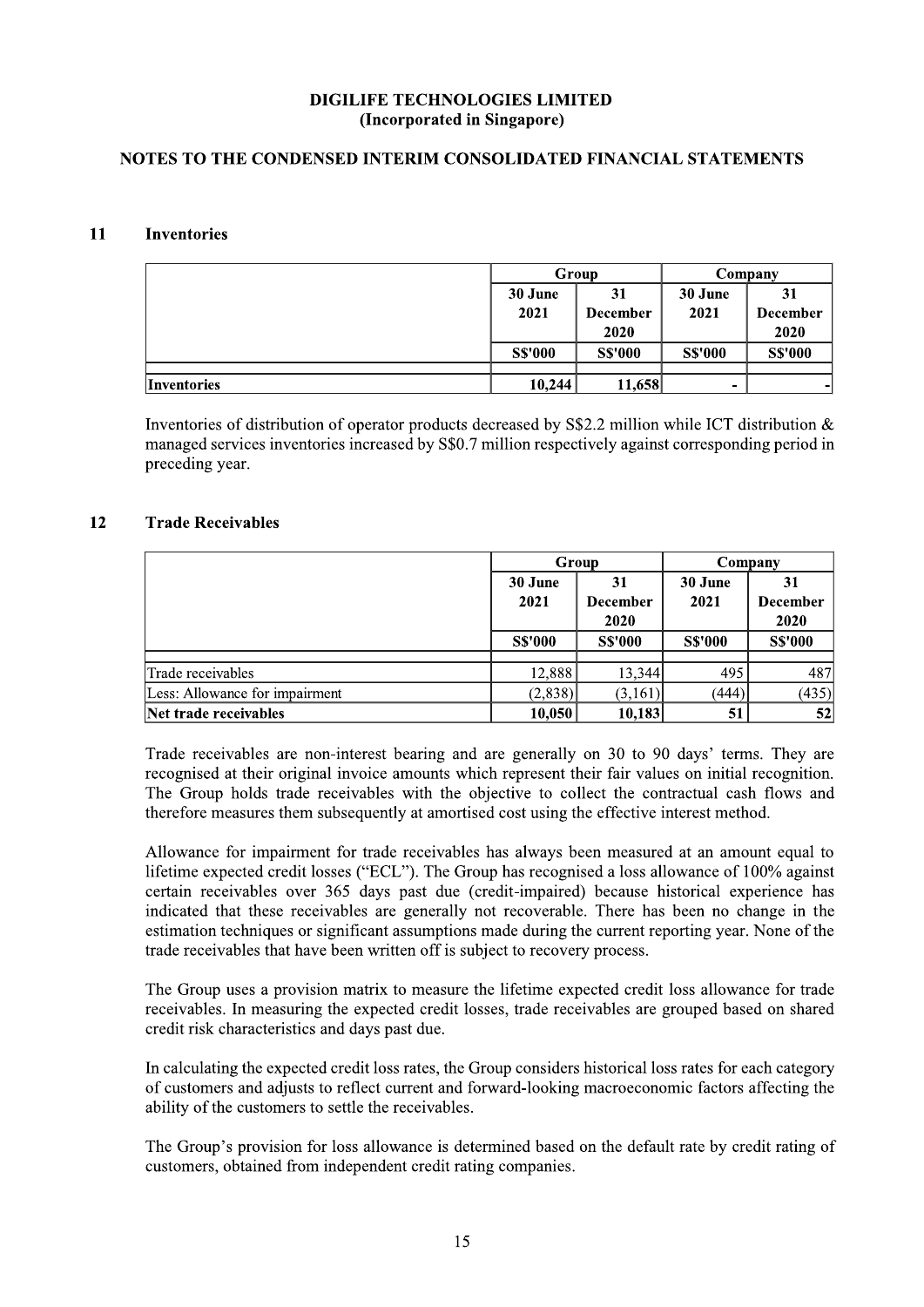# NOTES TO THE CONDENSED INTERIM CONSOLIDATED FINANCIAL STATEMENTS

#### 13 **Cash and Cash Equivalents**

Cash and cash equivalents comprise the following:

|                                                       | Group           |                               |                          | Company                       |  |
|-------------------------------------------------------|-----------------|-------------------------------|--------------------------|-------------------------------|--|
|                                                       | 30 June<br>2021 | 31<br><b>December</b><br>2020 | 30 June<br>2021          | 31<br><b>December</b><br>2020 |  |
|                                                       | <b>S\$'000</b>  | <b>SS'000</b>                 | <b>SS'000</b>            | <b>SS'000</b>                 |  |
| Fixed deposits                                        | 2.812           | 3.529                         | $\overline{\phantom{0}}$ | <b>700</b>                    |  |
| Cash and bank balances                                | 8,533           | 6.975                         | 699                      | 595                           |  |
|                                                       | 11,345          | 10,504                        | 699                      | 1,295                         |  |
| Less: Cash and bank deposits pledged                  | (2.812)         | (2,829)                       | $\overline{\phantom{a}}$ |                               |  |
| Add: Unpledged fixed deposits                         | 148             | 653                           | 30                       | 30 <sup>l</sup>               |  |
| Cash and cash equivalents per statement of cash flows | 8.680           | 8.328                         | 729                      | 1.325                         |  |

Cash and cash equivalents that are neither past due nor impaired are placed with or entered into with reputable financial institutions.

For the purpose of presentation in the consolidated statement of cash flows, cash and cash equivalents are presented net of pledged fixed deposits.

#### 14 **Property, Plant and Equipment**

During the six months ended 30 June 2021, the Group acquired assets amounting to S\$421,000 (30) June 2020: \$292,000) and disposal of assets amounting to S\$18,000 (30 June 2020: S\$25,000).

#### 15 **Investment Properties**

|                                                | Group                     |                |  |
|------------------------------------------------|---------------------------|----------------|--|
|                                                | 30 June 2021 30 June 2020 |                |  |
|                                                | <b>S\$'000</b>            | <b>S\$'000</b> |  |
| At fair value                                  |                           |                |  |
| Balance at the beginning of financial year     | 2,897                     | 2,758          |  |
| Transferred from property, plant and equipment | $\overline{\phantom{a}}$  | 268            |  |
| <b>Translation Reserve</b>                     | (13)                      |                |  |
| Balance at the end of interim period           | 2,884                     | 3,033          |  |

The Group's policy is for investment property to be measured at fair value for which the Group completes property valuations at least annually by independent registered valuers at the end of the year. The Group did not engage an independent valuer to determine the fair value of the properties as at 30 June 2021. However, the Management had taken into considerations those underlying factors that would have impact to the fair value of the investment properties since the last valuation completed in December 2020; including any tenant changes, assessing market rentals, etc. There is no major aspects that could affect the fair value of the investment properties as at 30 June 2021.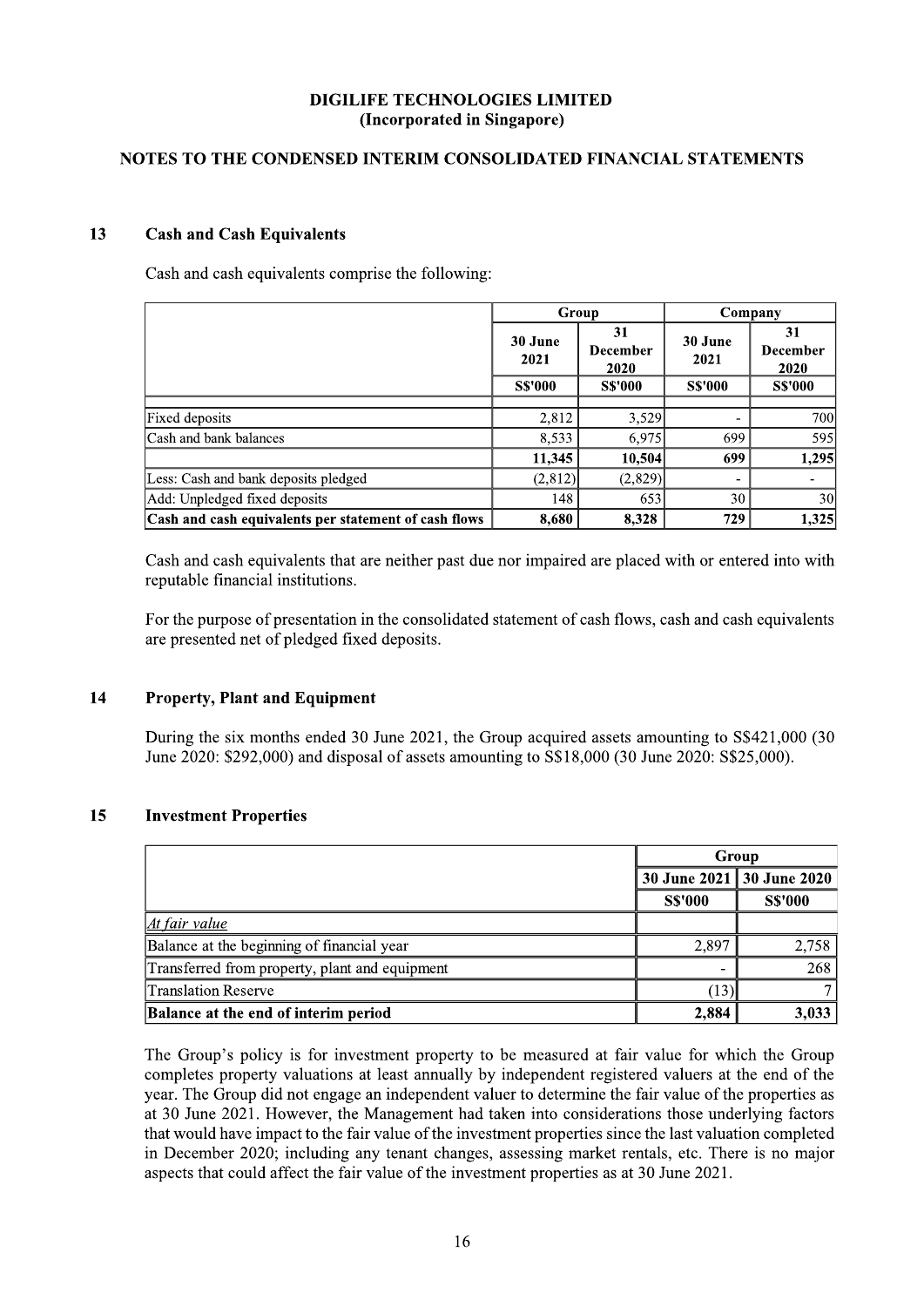# NOTES TO THE CONDENSED INTERIM CONSOLIDATED FINANCIAL STATEMENTS

### **Intangible Assets** 16

|                                            | Goodwill      | Software,<br>licensing,<br>patents and<br>trademarks | <b>Customer</b><br>contracts | Order<br>backlog             | <b>Customer</b><br>relationship | <b>Marketing</b><br>rights | <b>Deferred</b><br>development<br>costs | <b>Total</b>   |
|--------------------------------------------|---------------|------------------------------------------------------|------------------------------|------------------------------|---------------------------------|----------------------------|-----------------------------------------|----------------|
|                                            | <b>SS'000</b> | <b>S\$'000</b>                                       | <b>S\$'000</b>               | <b>S\$'000</b>               | <b>S\$'000</b>                  | <b>S\$'000</b>             | <b>SS'000</b>                           | <b>S\$'000</b> |
| As at 31 December 2020                     |               |                                                      |                              |                              |                                 |                            |                                         |                |
| Cost                                       | 131,116       | 26,344                                               | 53                           | 631                          | 53,420                          | 5,086                      | 3,784                                   | 220,434        |
| Accumulated amortisation and<br>impairment | (131, 116)    | (26,292)                                             | (53)                         | (631)                        | (53, 420)                       | (3,548)                    | (3,656)                                 | (218, 716)     |
| Net carrying amount                        |               | 52                                                   |                              |                              |                                 | 1,538                      | 128                                     | 1,718          |
|                                            |               |                                                      |                              |                              |                                 |                            |                                         |                |
| 6 months ended 30 June 2021                |               |                                                      |                              |                              |                                 |                            |                                         |                |
| Opening net carrying amount                |               | 52                                                   |                              | $\qquad \qquad \blacksquare$ |                                 | 1,538                      | 128                                     | 1,718          |
| Written off                                |               |                                                      |                              |                              |                                 |                            | (122)                                   | (122)          |
| Amortised charge                           |               | (10)                                                 |                              | $\overline{\phantom{a}}$     |                                 | (86)                       | (8)                                     | (104)          |
| <b>Translation differences</b>             |               | (5)                                                  |                              | $\overline{\phantom{0}}$     |                                 |                            | $\overline{2}$                          | (3)            |
| Closing net carrying amount                |               | 37                                                   |                              | -                            |                                 | 1,452                      |                                         | 1,489          |
|                                            |               |                                                      |                              |                              |                                 |                            |                                         |                |
| As at 30 June 2021                         |               |                                                      |                              |                              |                                 |                            |                                         |                |
| Cost                                       | 130,754       | 26,316                                               | 53                           | 631                          | 53,420                          | 5,086                      | 3,664                                   | 219,924        |
| Accumulated amortisation and<br>impairment | (130, 754)    | (26,279)                                             | (53)                         | (631)                        | (53, 420)                       | (3,634)                    | (3,664)                                 | (218, 435)     |
| Net carrying amount                        |               | 37                                                   |                              | $\overline{\phantom{a}}$     |                                 | 1,452                      |                                         | 1,489          |

No impairment indicators were identified as at 30 June 2021 based on the business performance. The Group performed its annual impairment test in December 2020. The key assumptions used to determine the recoverable amount for the intangible assets were disclosed in the annual consolidated financial statements for the year ended 31 December 2020.

|                                         | Licensing,        | <b>Deferred</b> | <b>Total</b>   |
|-----------------------------------------|-------------------|-----------------|----------------|
|                                         | patents and       | development     |                |
|                                         | trademarks        | costs           |                |
|                                         | <b>S\$'000</b>    | <b>S\$'000</b>  | <b>S\$'000</b> |
| As at 31 December 2020                  |                   |                 |                |
| Cost                                    | 2,394             | 3,660           | 6,054          |
| Accumulated amortisation and impairment | (2,389)           | (3,660)         | (6,049)        |
| Net carrying amount                     | 5                 |                 |                |
|                                         |                   |                 |                |
| 6 months ended 30 June 2021             |                   |                 |                |
| Opening net carrying amount             | 5                 |                 |                |
| Amortised charge                        | $\left( 2\right)$ |                 | (2)            |
| Closing net carrying amount             | 3                 |                 | 3              |
|                                         |                   |                 |                |
| As at 30 June 2021                      |                   |                 |                |
| Cost                                    | 2,394             | 3,660           | 6,054          |
| Accumulated amortisation and impairment | (2,391)           | (3,660)         | (6,051)        |
| Net carrying amount                     | 3                 |                 | 3              |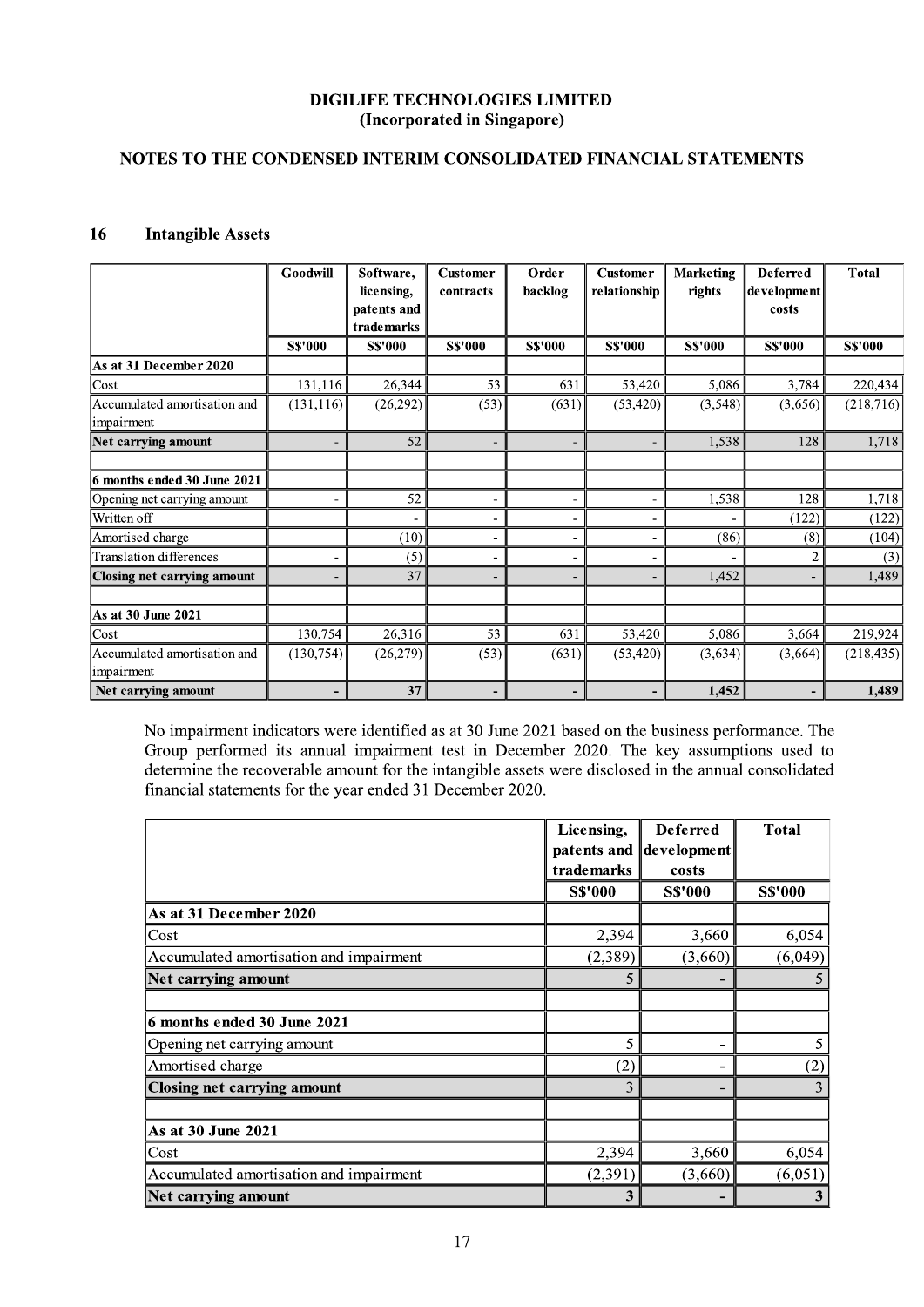# NOTES TO THE CONDENSED INTERIM CONSOLIDATED FINANCIAL STATEMENTS

#### 17 **Loans and Bank Borrowings**

|                                         | Group           |                                      | Company         |                               |
|-----------------------------------------|-----------------|--------------------------------------|-----------------|-------------------------------|
|                                         | 30 June<br>2021 | 31<br><b>December</b><br><b>2020</b> | 30 June<br>2021 | 31<br><b>December</b><br>2020 |
|                                         | <b>S\$'000</b>  | <b>SS'000</b>                        | <b>S\$'000</b>  | <b>SS'000</b>                 |
| Loans and bank borrowings - current     | 323             | 2.031                                | 50              | 100l                          |
| Loans and bank borrowings - non current | 375             | 175                                  | 175             | 175                           |
| <b>Total</b>                            | 698             | 2.206                                | 225             | <b>275</b>                    |

The current loans of the Group bear interest rates of between 2.25% and 11% (2020: between 2.25% and  $11\%$ ) per annum and are repayable within the next 12 months.

The non-current loan of the Group for the current financial year bears interest rate of between 2.25% and  $7\%$  (2020: 2.25%) per annum and is repayable within the next 5 years.

|                                                    | As at 30 June 2021 |                          | As at 31 December 2020 |                |
|----------------------------------------------------|--------------------|--------------------------|------------------------|----------------|
|                                                    | <b>Secured</b>     | <b>Unsecured</b>         | <b>Secured</b>         | Unsecured      |
|                                                    | <b>S\$'000</b>     | <b>SS'000</b>            | <b>S\$'000</b>         | <b>SS'000</b>  |
| Amount repayable in one year or less, or on demand | 273                | 50                       | 1.931                  | 100l           |
| Amount repayable after one year                    | 375                | $\overline{\phantom{0}}$ | 1751                   | $\blacksquare$ |

### Details of any collateral

- a) Subsidiaries' current assets of S\$12.36 million (31 December 2020: S\$\$11.85 million) and property, plant and equipment with carrying amount of S\$1.04 million (31 December 2020: S\$2.25 million) are pledged as security for bank guarantees, standby letters of credit and other bank services.
- Corporate guarantees of S\$8.0 million (31 December 2020: S\$8.0 million) were given by the  $b)$ Company to enable a subsidiary to obtain credit facility from suppliers and performance bonds from financing companies.
- c) Corporate guarantees of S\$3.0 million (31 December 2020: S\$3.0 million) were given by the Company to enable a subsidiary to obtain banking facilities.
- d) Corporate guarantees of S\$1.0 million (31 December 2020: S\$1.0 million) were given by the Company to enable a subsidiary to obtain insurance bond/s from an insurance company.
- e) Corporate guarantees of S\$5.6 million (31 December 2020: S\$5.5 million) were given by the subsidiary to enable its subsidiaries to obtain credit facility from suppliers. Corporate guarantees of S\$0.4 million were given to one of the entities of Cavu group that have been disposed during FY 2018. Counter guarantees of equivalent amount have been obtained from the buyer of the subject entity.
- Corporate guarantees of S\$0.3 million (31 December 2020: S\$1.1 million) were given by the  $\bigcap$ subsidiary to enable its subsidiaries to obtain banking facilities.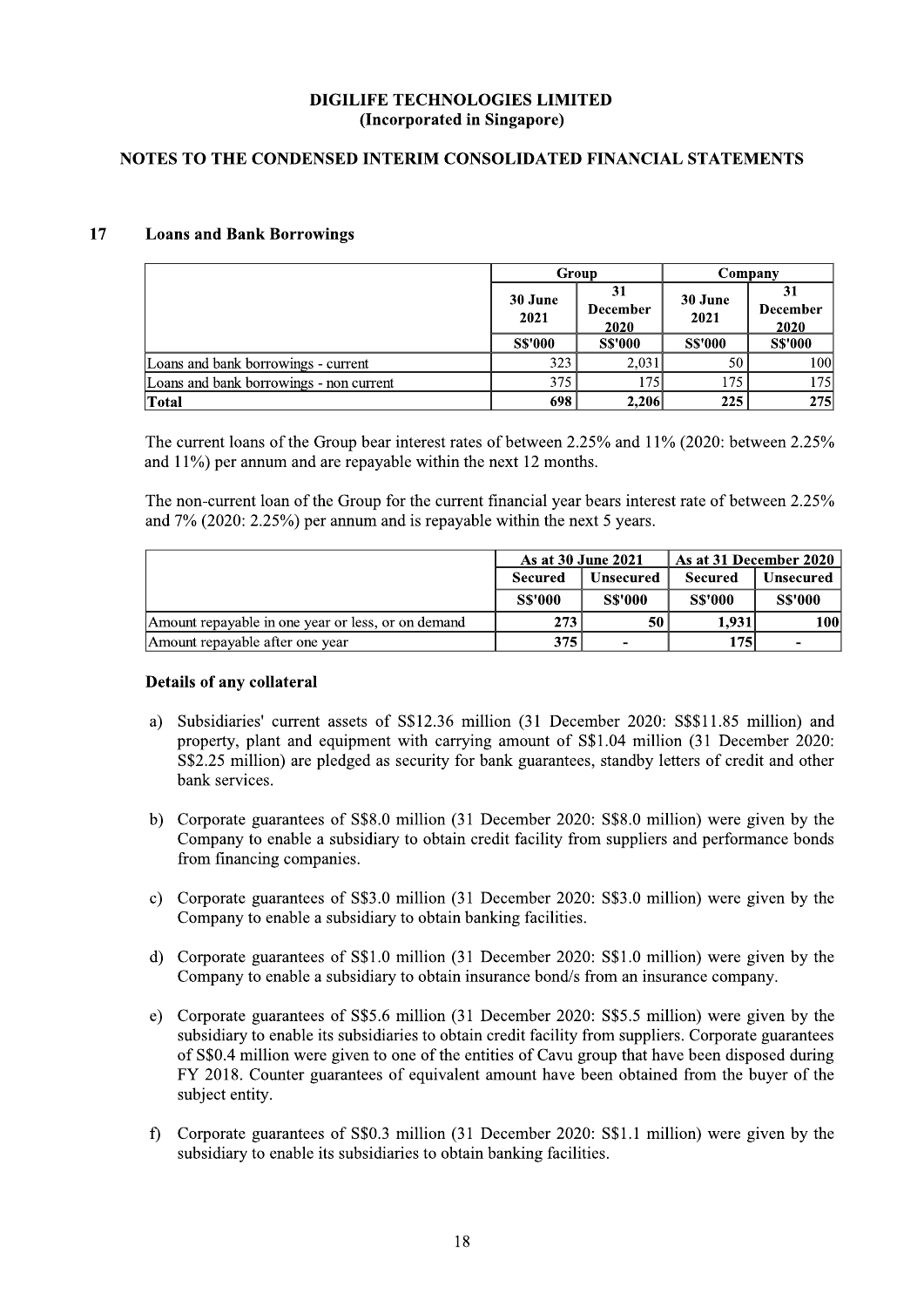# NOTES TO THE CONDENSED INTERIM CONSOLIDATED FINANCIAL STATEMENTS

#### 17 Loans and Bank Borrowings (cont'd)

Corporate guarantees of S\$1.4 million (31 December 2020: S\$1.6 million) were given by the  $\mathbf{g}$ ) subsidiary to enable the Company to obtain banking facilities.

#### **Share Capital** 18

|                                                      | <b>No. of Shares</b> |                  |  |
|------------------------------------------------------|----------------------|------------------|--|
|                                                      | 30 June 2021         | 31 December 2020 |  |
| Issued shares at the beginning and end of the period | 13.016.430           | 13,016,430       |  |

The details of the outstanding share options and share awards granted under the Employees' Share Option Schemes and Share Plans respectively are as follows:

|                                                                  | No. of Shares |             |
|------------------------------------------------------------------|---------------|-------------|
|                                                                  | 30 June 2021  | 30 Jun 2020 |
| Options granted under 2014 Digilife Employees' Stock Option plan |               |             |
| Options granted under 2021 Digilife Performance Share Plan       |               | -           |

Total number of subsidiary holdings as at 30 June 2021 were Nil (30 June 2020: Nil).

### 19 **Treasury Shares**

|                                                | <b>No. of Shares</b> |                  |  |
|------------------------------------------------|----------------------|------------------|--|
|                                                | 30 June 2021         | 31 December 2020 |  |
| Treasury shares at the beginning of the period | 1.165,205            | 1,165,205        |  |
| Re-issue of treasury shares                    | (804.634)            |                  |  |
| Total treasury shares at the end of the period | 360,571              | 1,165,205        |  |

Treasury shares relate to ordinary shares of the Company that are held by the Company presented as a component within shareholders' equity. There were no purchase or cancellation of treasury shares during the current and previous financial period.

During the current financial period, a total of 804,634 treasury shares was re-issued in accordance with Digilife Technologies Performance Share Plan 2021.

Percentage (%) of number of treasury shares against total number of shares as at 30 June 2021 were 2.77% (30 June 2020: 8.95%).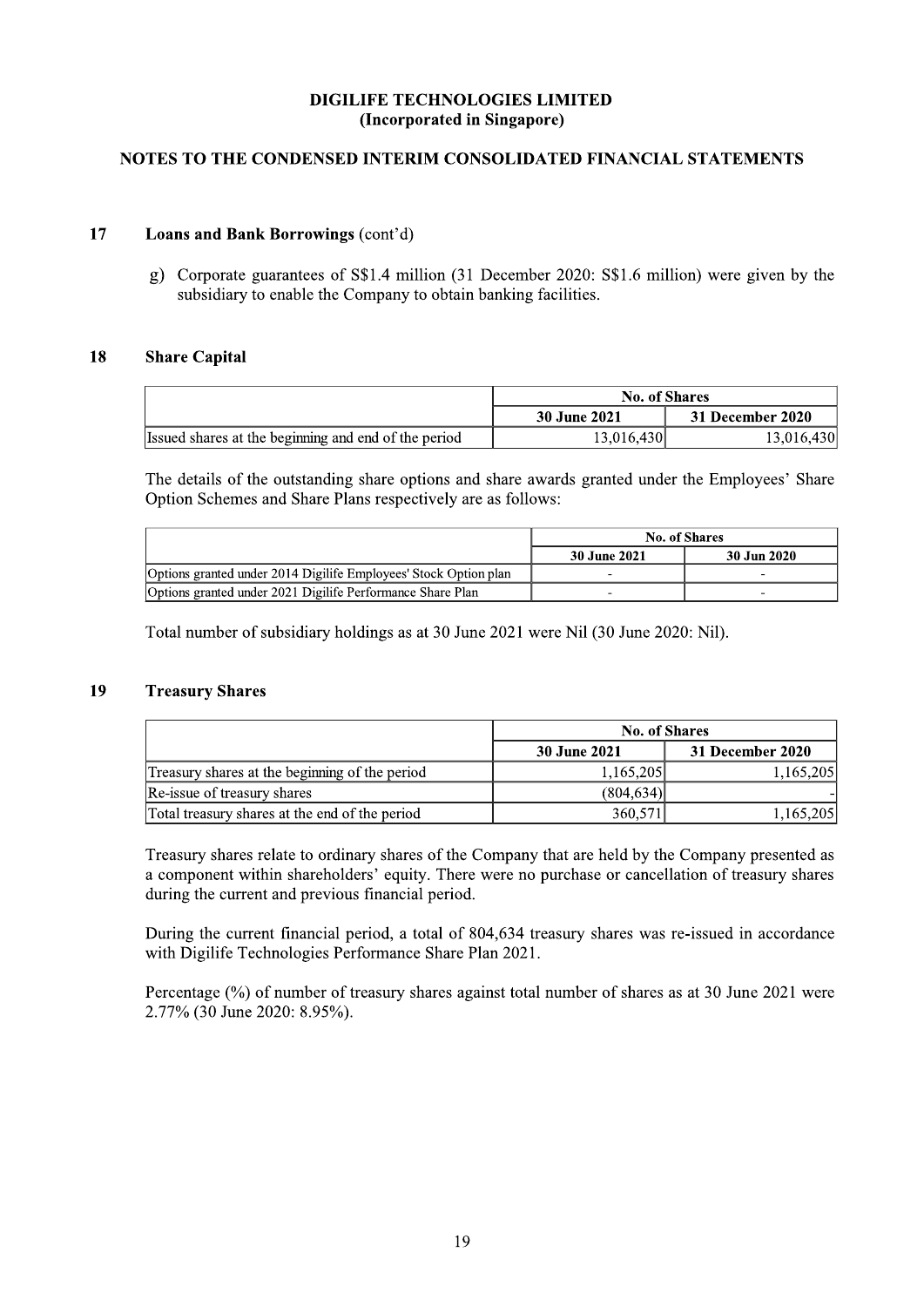# NOTES TO THE CONDENSED INTERIM CONSOLIDATED FINANCIAL STATEMENTS

#### 20 **Related Party Transactions**

|                              | Group<br>Half year ended 30 June<br>2020<br>2021 |                |
|------------------------------|--------------------------------------------------|----------------|
|                              |                                                  |                |
|                              |                                                  |                |
| Name of interested person    | <b>SS'000</b>                                    | <b>S\$'000</b> |
| Smart Bharat Private Limited | 996                                              |                |

Aggregate value of all interested person transactions during the period under review (excluding transactions less than S\$100,000 and transactions conducted under shareholders' mandate pursuant to Rule 920).

The transaction with Smart Bharat Private Limited is subject to the Company entering into a definitive agreement and independent shareholders' approval. Please refer to Company's announcement dated 23 June 2021 for more details.

There was neither renewal nor new IPT mandate obtained during the Annual General Meeting of the Company held on 30 April 2021.

### $21$ **Financial Assets and Financial Liabilities**

Set out below is an overview of the financial assets and financial liabilities of the Group as at 30 June 2021 and 31 December 2020:

|                                                |                 | Group                         |                 | Company                       |  |
|------------------------------------------------|-----------------|-------------------------------|-----------------|-------------------------------|--|
|                                                | 30 June<br>2021 | 31<br><b>December</b><br>2020 | 30 June<br>2021 | 31<br><b>December</b><br>2020 |  |
|                                                | <b>S\$'000</b>  | <b>S\$'000</b>                | <b>S\$'000</b>  | <b>S\$'000</b>                |  |
| <b>Financial assets</b>                        |                 |                               |                 |                               |  |
| Trade receivables (Note 12)                    | 10,050          | 10,183                        | 51              | 52                            |  |
| Other receivables and deposits                 | 2,718           | 1,933                         | 213             | 335                           |  |
| Due from subsidiaries                          |                 |                               | 996             | 564                           |  |
| Cash and cash equivalents (Note 13)            | 11,345          | 10,504                        | 699             | 1,295                         |  |
| Fixed deposits                                 | 2,907           | 3,895                         | -               | 30                            |  |
| Financial assets, at FVPL                      |                 | 201                           | -               | $\overline{\phantom{a}}$      |  |
| Tax recoverable                                | 1,578           | 1,372                         |                 | $\blacksquare$                |  |
| Long-term loans and advances to subsidiaries   |                 |                               | 521             | 376                           |  |
| <b>Total financial assets</b>                  | 28,598          | 28,088                        | 2,480           | 2,652                         |  |
| <b>Financial liabilities</b>                   |                 |                               |                 |                               |  |
| Trade creditors                                | 6,396           | 6,365                         | 47              | 46                            |  |
| Other creditors and accruals                   | 4,685           | 4,314                         | 712             | 887                           |  |
| Lease obligations                              | 1,557           | 1.891                         | 1,386           | 1,668                         |  |
| Loans and bank borrowings (Note 17)            | 698             | 2,206                         | 225             | 275                           |  |
| Due to subsidiaries                            |                 |                               | 4,771           | 4,642                         |  |
| Long-term loans and advances from subsidiaries |                 |                               | 9,790           | 9,621                         |  |
| <b>Total financial liabilities</b>             | 13,336          | 14,776                        | 16,931          | 17,139                        |  |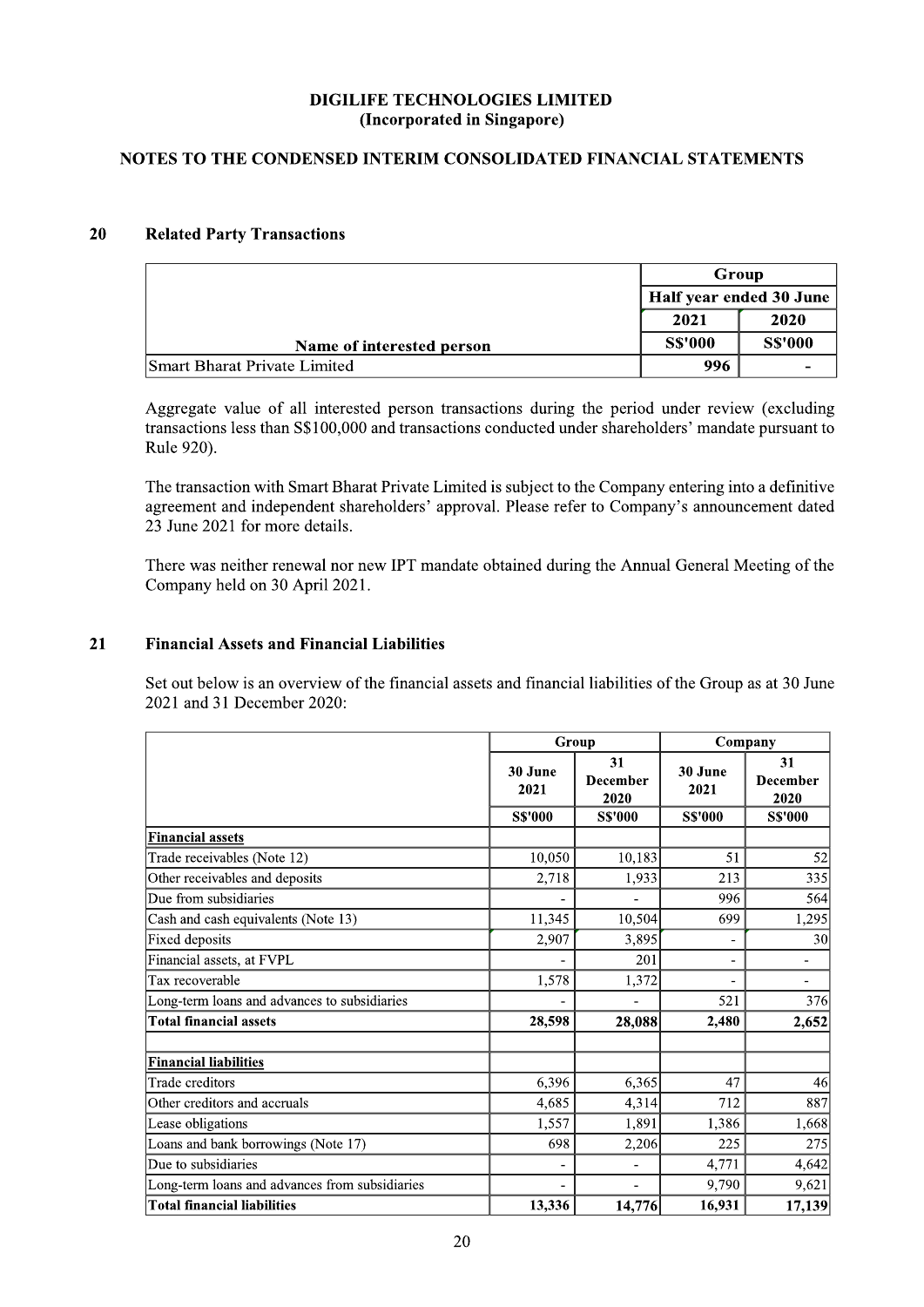# NOTES TO THE CONDENSED INTERIM CONSOLIDATED FINANCIAL STATEMENTS

### $22$ **Subsequent Events**

Digilife Technologies Performance Share Plan 2021 ("PSP 2021") Subsequent to the financial period ended 30 June 2021, a total of 863,954 shares has been allotted and granted to 23 employees, including the Independent Directors, Chief Executive Officer and Chief Financial Officer, in accordance with the PSP 2021.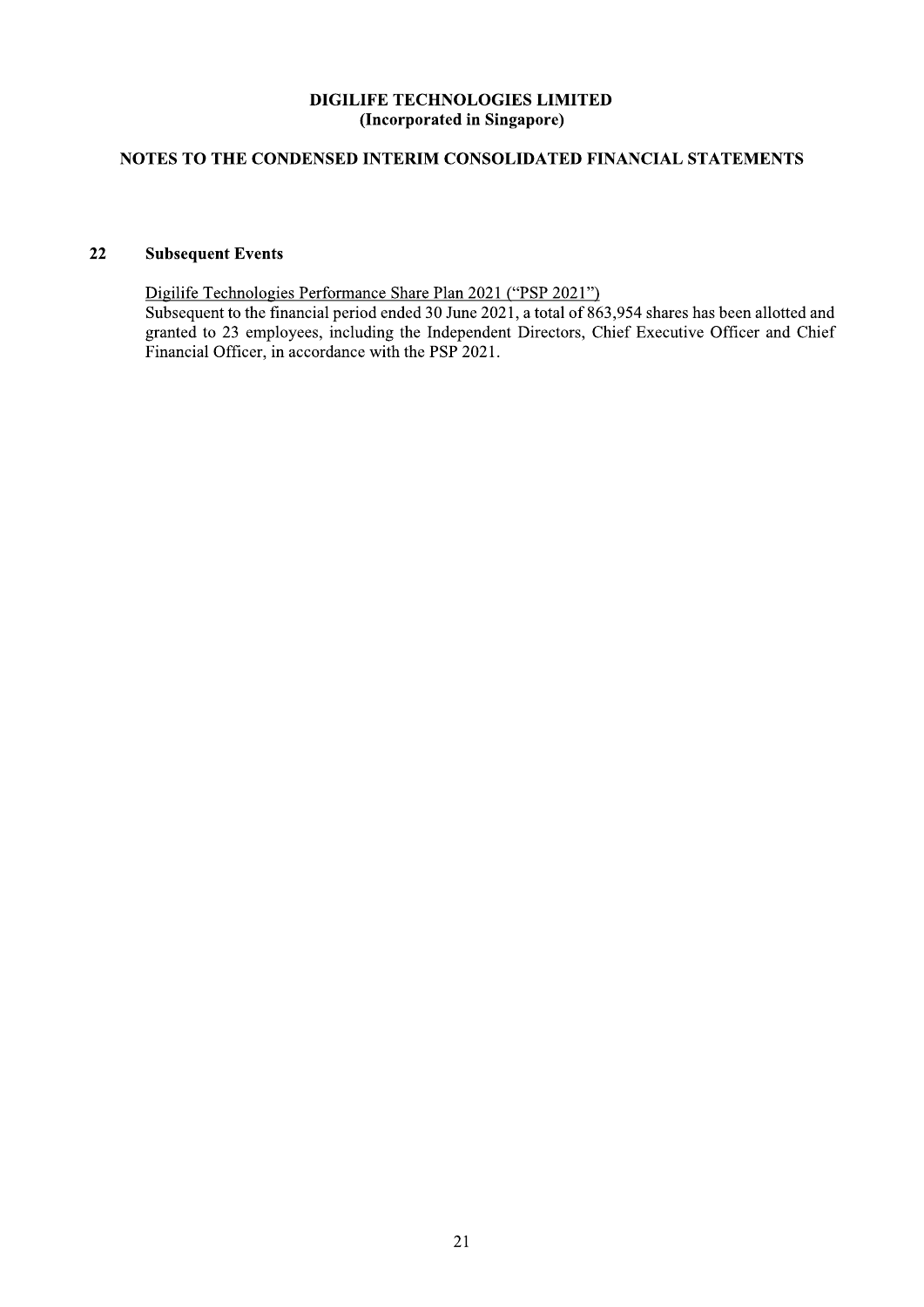# **OTHER INFORMATION**

# 1. Whether the figures have been audited or reviewed and in accordance with which auditing standard or practice.

The interim statements of financial position of Digilife Technologies Limited (the "Company" and its subsidiaries, the "Group") as at 30 June 2021 and the related interim consolidated statement of profit or loss and other comprehensive income, interim statements of changes in equity and interim consolidated statement of cash flows for the six-month period then ended and certain explanatory notes have not been audited or reviewed by the Company's auditors.

2. Where the latest financial statements are subject to an adverse opinion, qualified opinion or disclaimer of opinion:

(a) Updates on the efforts taken to resolve each outstanding audit issue. (b) Confirmation from the Board that the impact of all outstanding audit issues on the financial statements have been adequately disclosed.

This is not required for any audit issue that is a material uncertainty relating to going concern.

Not applicable.

3. A review of the performance of the group, to the extent necessary for a reasonable understanding of the group's business. It must include a discussion of the following:-

(a) any significant factors that affected the turnover, costs, and earnings of the group for the current financial period reported on, including (where applicable) seasonal or cyclical factors; and

(b) any material factors that affected the cash flow, working capital, assets or liabilities of the group during the current financial period reported on.

# **Statements of Profit or Loss and Other Comprehensive Income**

### **Turnover**

The Group recorded a turnover of S\$120.0 million for the period ended 30 June 2021 ("1H 2021"), a decrease of 13% compared to the previous corresponding period ("1H 2020"). The on-going COVID-19 outbreak led to a series of measures by countries across the world to contain the spread of the virus. The resurgence of the virus in variant form and lockdown across countries had an impact on the respective businesses of the Group.

Consequently, it led to decline in revenue of 14.3% in Distribution of Operator Products and Services ("Telecom") and 6.4% in ICT Distribution and Managed Services ("ICT"), cushioned by an increase of 35.9% Battery Electric Vehicles ("BEV") during the 1H 2021.

Notwithstanding increased pressure on margins for the three business segments', the Telecom segment in Indonesia continues to sell multi-brand, MNC mobile devices through its retail shops in Indonesia. While the subsidiaries in ICT segment continues to focus more on services led business, the BEVs segment which engaged in passenger land transport business in Singapore had been progressively picking up with easing of travel restrictions. Margins in case of Telecom, ICT and BEV were under pressure during the year.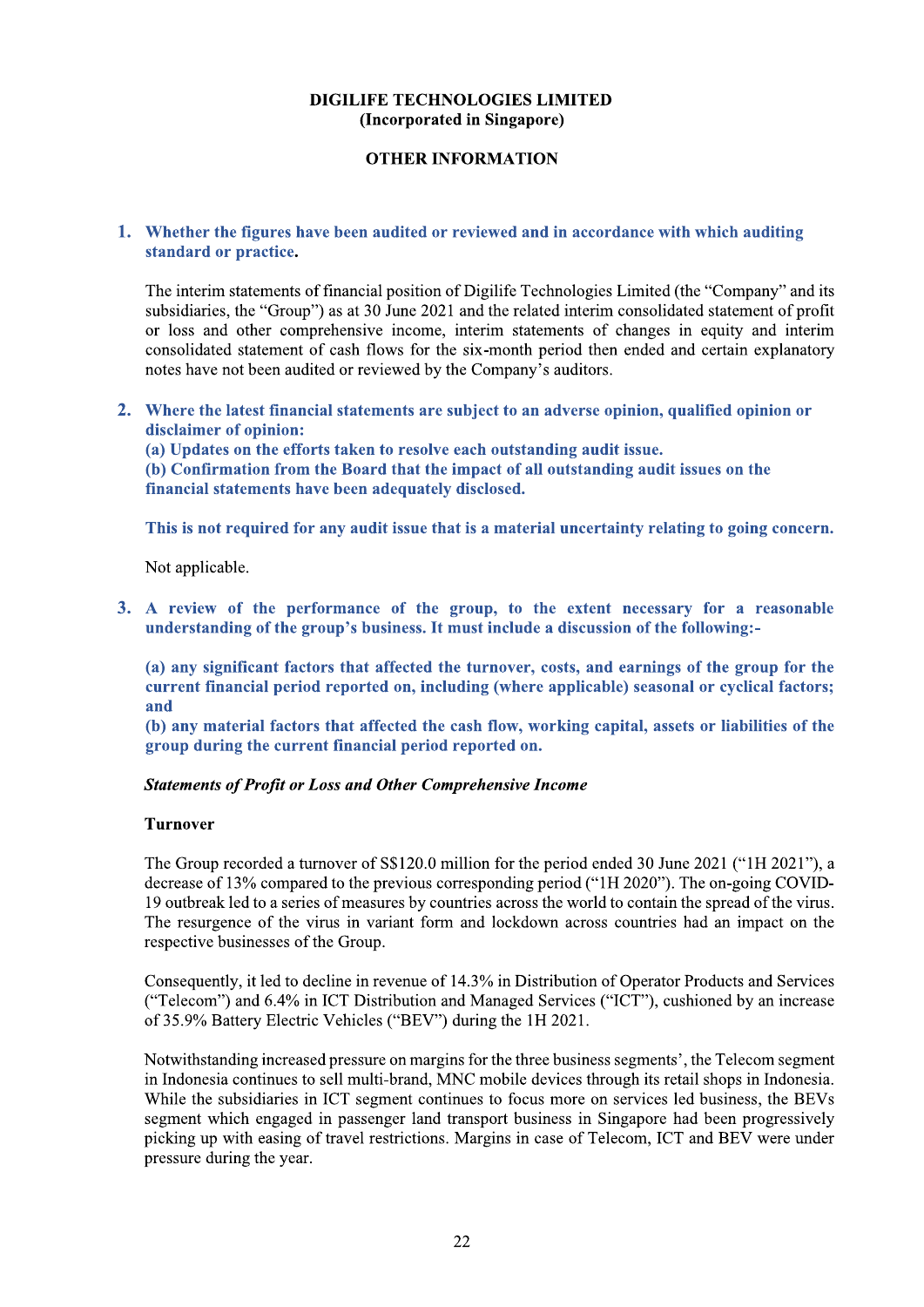# **OTHER INFORMATION**

# 3. A review of the performance of the group, to the extent necessary for a reasonable understanding of the group's business. (cont'd)

### **Operating expenses**

The operating expenses includes cost for Digilife Technologies Performance Share Plan 2021 ("PSP  $2021$ ") of S\$1.09 million, resulted in an increase of 2.1% in operating expenses during 1H 2021. If it does not include the cost of PSP 2021, the decrease will be  $7.1\%$ .

# Operating loss (before exchange gain/loss, interest, depreciation, amortisation and taxation) and loss after tax for the period

The Group has reported an operating loss (before exchange gain/loss, interest, depreciation, amortisation and taxation) of S\$0.7 million in 1H 2021, as compared to S\$0.03 million in 1H 2020. The Group has reported a loss after tax for the period of S\$2.6 million in 1H 2021, as compared to S\$1.4 million in 1H 2020. The loss mainly contributed by one-time, non-recuring expense of S\$1.09 million for cost of PSP 2021. Excluding PSP 2021, the group made an operating profit of S\$0.38 million on adjusted basis.

### **Statements of Financial Position**

### **Current assets**

The current assets as at 30 June 2021 decreased by \$\$0.91 million mainly due to decreased in inventories by S\$1.41 million and decreased in fixed deposits by S\$1.16 million, partially offset by increased in other receivables and deposits by S\$0.76 million and increased in cash and cash equivalents by S\$0.84 million.

### **Non-current assets**

The non-current assets as at 30 June 2021 decreased by S\$0.41 million mainly due to decrease in property, plant and equipment by S\$0.32 million as a results from additions and disposal activities, and decrease in intangible assets by S\$0.23 million as a results of write off and amortisation, partially offset by increase in fixed deposits by S\$0.17 million.

# **Current liabilities**

The current liabilities as at 30 June 2021 decreased by S\$0.02 million mainly due to repayment of loans and borrowings for Telcom and ICT segment by S\$1.71 million, partially offset by increase in other creditors by S\$0.37 million and increase in contract liabilities by S\$1.61 million as a results of new contracts entered by ICT segment.

# **Non-current liabilities**

The non-current liabilities as at 30 June 2021 increased by S\$0.21 million mainly due to increase in loan and borrowings by S\$0.20 million as a result of additional loan taken up by ICT segment.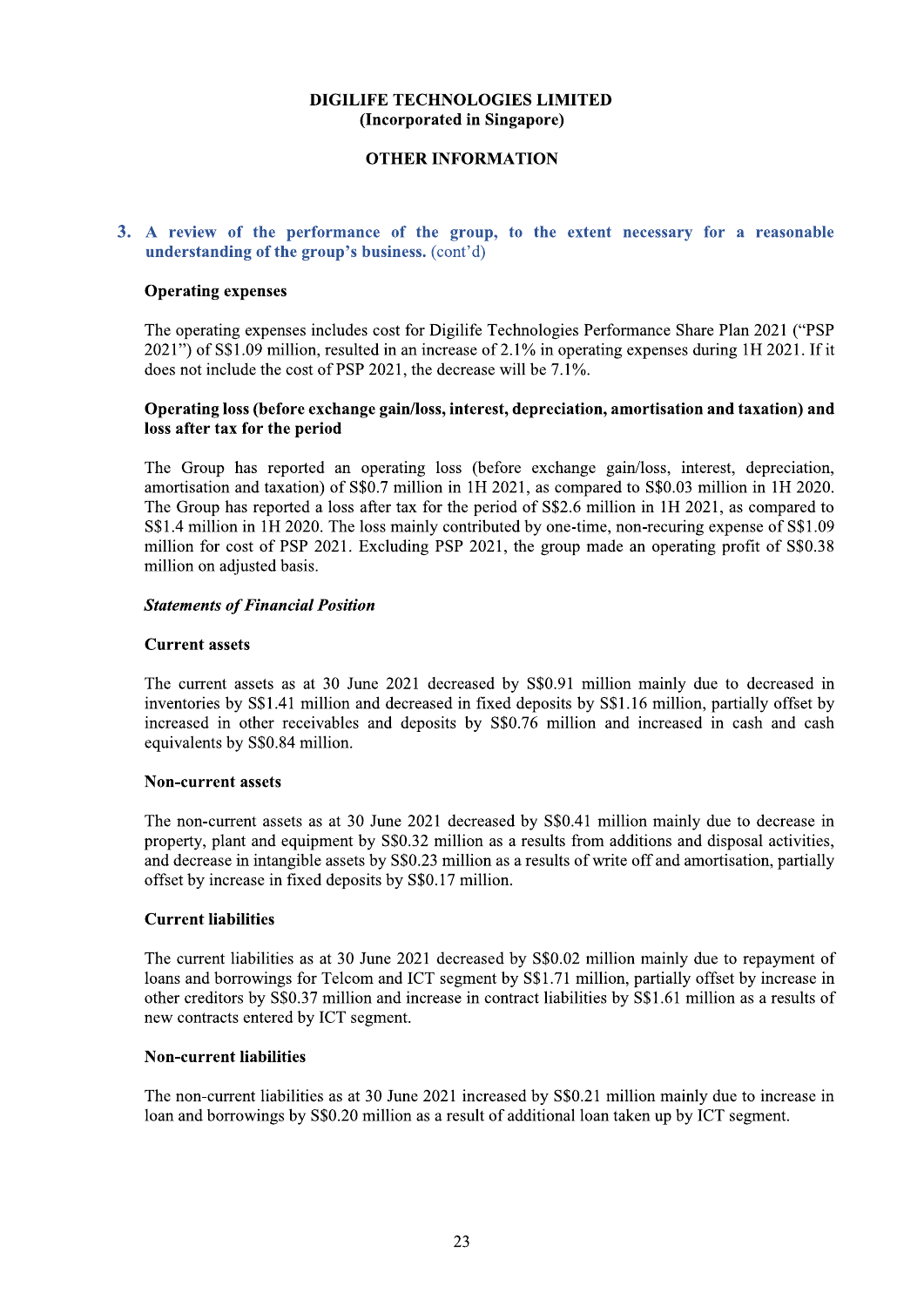# **OTHER INFORMATION**

# 3. A review of the performance of the group, to the extent necessary for a reasonable understanding of the group's business. (cont'd)

# **Equity**

Equity attributable to the owners of the Company decreased by S\$1.50 million mainly due to loss after tax recognised of S\$2.62 million coupled with the re-issuance of treasury shares under PSP 2021 which had resulted in decrease of other reserves by S\$1.36 million which was partially offset by decrease in treasury shares by S\$2.45 million.

### **Statement of Cash Flows**

For 1H 2021, the Group's net cash generated from operating activities of S\$0.73 million, mainly due to decrease in inventories and trade receivables, partially offset by increase in other receivables and prepayments. The net cash used in investing activities of S\$0.11 million was mainly due to purchase and disposal of property, plant and equipment. The net cash used in financing activities of S\$0.25 million, mainly due to repayment of lease obligations.

As of 30 June 2021, the Group's cash and cash equivalents is S\$11.35 million.

4. Where a forecast, or a prospect statement, has been previously disclosed to shareholders, any variance between it and the actual results.

There was no forecast or prospect statement disclosed to shareholders previously.

5. A commentary at the date of the announcement of the significant trends and competitive conditions of the industry in which the group operates and any known factors or events that may affect the group in the next reporting period and the next 12 months.

The COVID-19 pandemic caused a massive global economic disruption. All major markets that the Group has presence in such as Singapore, India and Indonesia are still severely affected. Despite the overall decrease in revenue for 1H 2021, all three business segments have shown resilience in an extended adverse environment by maintaining revenues to certain extent while achieving persistent cash inflows.

Even during tough times, the Group did not rely on retrenching any staff. As part of our cost savings measure, the Group did salary deferment for the top/middle management level. The Group is also continuously trying to achieve cost efficiencies to improve margins. The Group observed a slight improvement in operating profit margins of Telecom segment and BEV segment of 2% and 14% respectively in 1H 2020, up from 1% and 7% respectively in 1H 2020. Intense competition coupled with restricted business environment due to the prolonged pandemic, will lead to substantial pressure on margins in all the business segments and the Group remains cautious on the challenges ahead.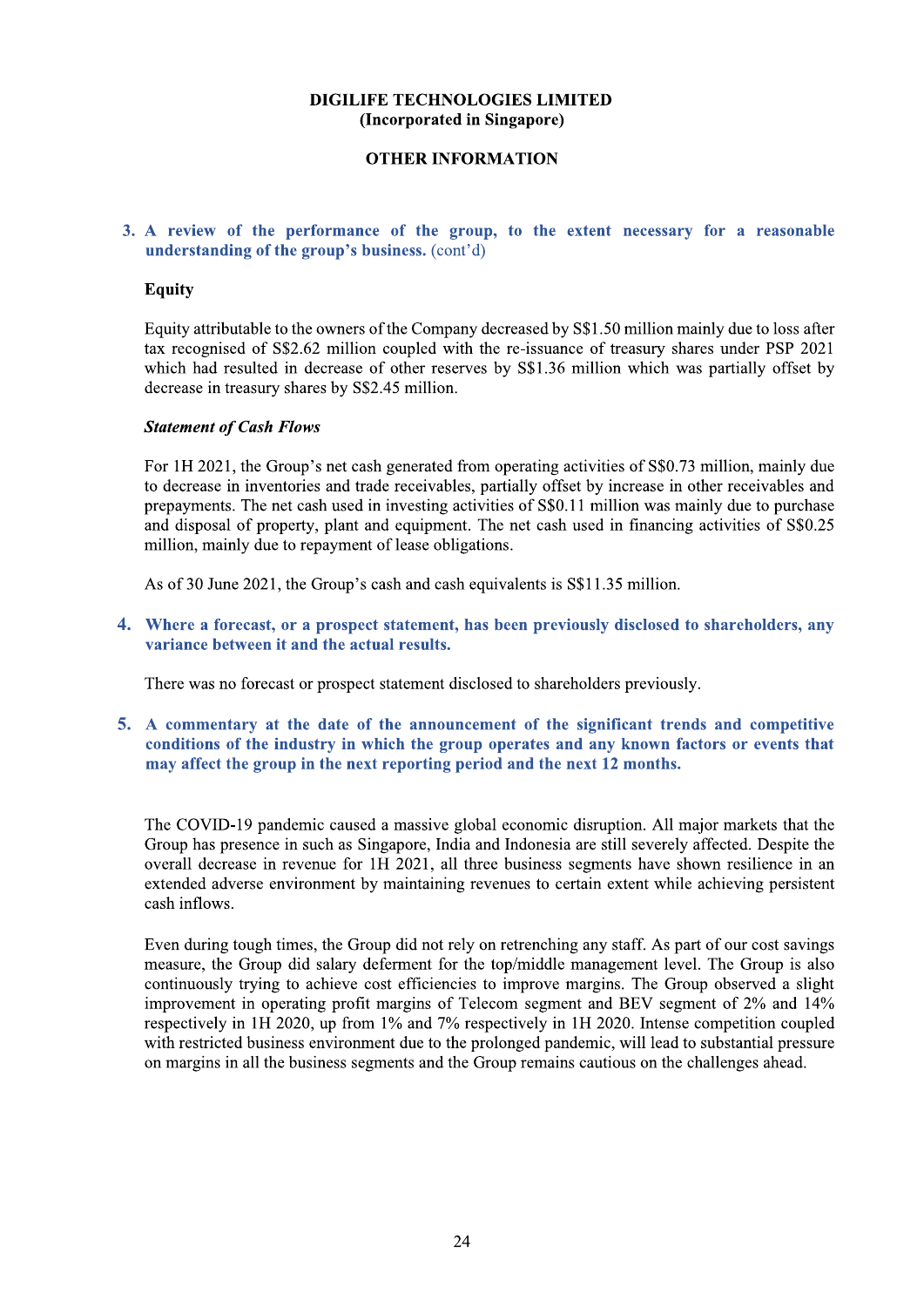# **OTHER INFORMATION**

# 5. A commentary at the date of the announcement of the significant trends and competitive conditions of the industry in which the group operates and any known factors or events that may affect the group in the next reporting period and the next 12 months. (cont'd)

### **Telecom segment**

The Telecom segment saw a dip in revenue due to the second wave lockdown in Indonesia, sustained by an increase in data usage and an increase of smartphone penetration in Indonesia. The overall environment in the Telecom sector remains challenging with margins under intense pressure due to intense competition, further coupled with the COVID-19 impact. The Telecom sector Indonesia is still in the structural transition phase from legacy services (voice and SMS) to data services. The ongoing consolidation talks between Telcos players highlighted the pursuit of scale in an already concentrated marketplace. With the push towards 5G, it will also be challenging for Telcos to absorb the initial 5G investment costs without an immediate return on investment. The Group foresees a substantial pressure on overall industry margins to continue, which will percolate to distributors as well. The Group is watching closely the market conditions with possibility of market consolidation and technological changes. To keep the operations running and sustain cash during this extended pandemic period, the Group will consider divesting low margin and non-strategic businesses.

# **ICT** segment

The prolonged pandemic environment has led to significant impact on the supply-chain of products. This further resulted in delayed project completions and extended trade cycles. During 1H 2021, the Group observed that clients were tightening their budgets to reduce discretionary spending. This led to the decline in revenue for ICT segment. The Group expects that the pent up demand may possibly emerge in the coming months, with severe pressure on the margins to continue. The Group will consider divesting low margin and non-strategic businesses.

# **BEV** segment

The BEV business was worst hit during FY 2020 due to travel restrictions. Despite the limited opening of activities and transport in Singapore, it has experienced an increase in revenue during 1H 2021. However, business is yet to fully resume to Pre-COVID levels, as seen from the rising COVID-19 cases in Singapore. The Group is tying up with new app-based third party car rental platforms to improve utilization of vehicles. The Group is also analysing the possible impacts of new incentive schemes on electric vehicles by the Government.

The Group is constantly monitoring all the relevant geographies and business segments, as the circumstances arising from the COVID-19 pandemic are still evolving. The Group will continue to evaluate tactical and strategic measures to navigate through the market uncertainties and its strategic business plans for long term sustainability and improving profitability.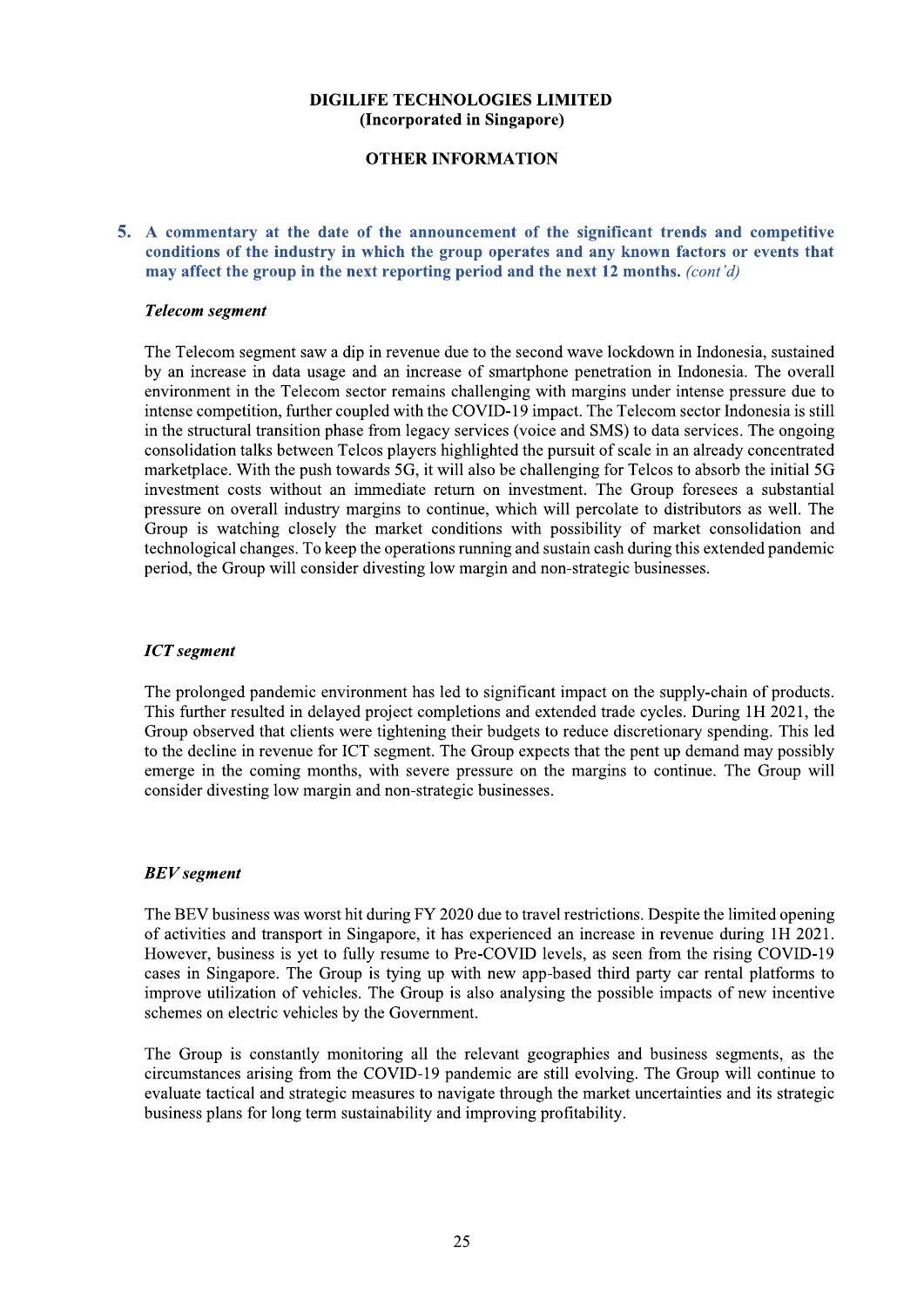# **OTHER INFORMATION**

# 6. Dividend

(a) Current Financial Period Reported on Any dividend declared for the current financial period reported on? No dividend is declared.

### (b) Corresponding Period of the Immediately Preceding Financial Year Any dividend declared for the corresponding period of the immediately preceding financial year?  $No$

(c) Date payable Not applicable.

(d) Record date Not applicable

### 7. If no dividend has been declared/recommended, a statement to that effect.

No dividend has been recommended for the current financial period reported on as the Group intends to conserve cash for future investments.

### 8. Interested person transactions

Please refer to Notes 20 of condensed interim consolidated financial statements.

9. Confirmation that the issuer has procured undertakings from all its directors and executive officers (in the form set out in appendix  $7H$ ) under rule  $720(1)$ .

The Company confirms that it has procured undertakings from all its directors and executive officers in the required format.